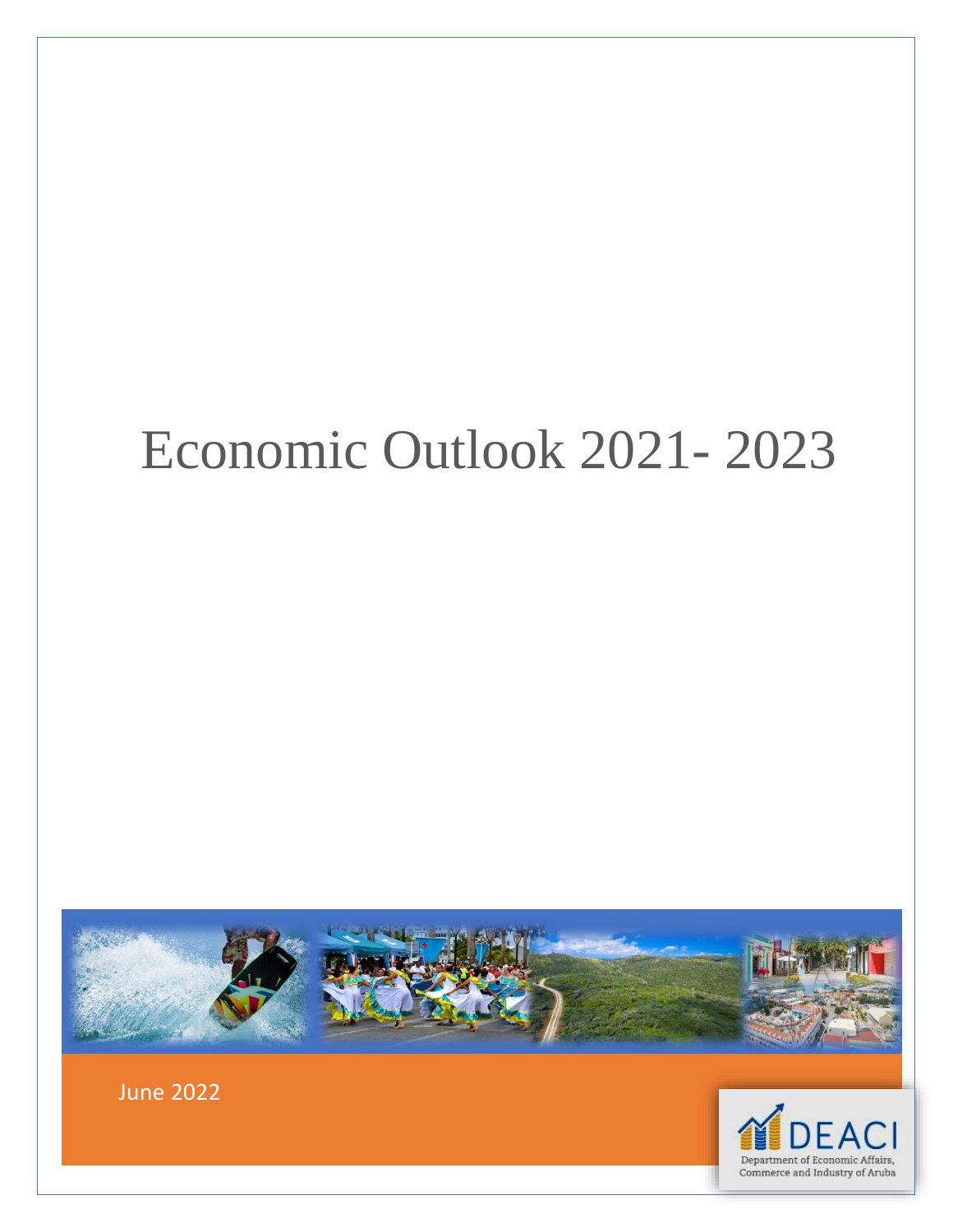#### *DISCLAIMER:*

*The Department of Economic Affairs, Commerce and Industry is prudent with the projection for 2022 and 2023 due to increasing uncertainties in time. Therefore, these estimations have to be considered preliminary and used with care.*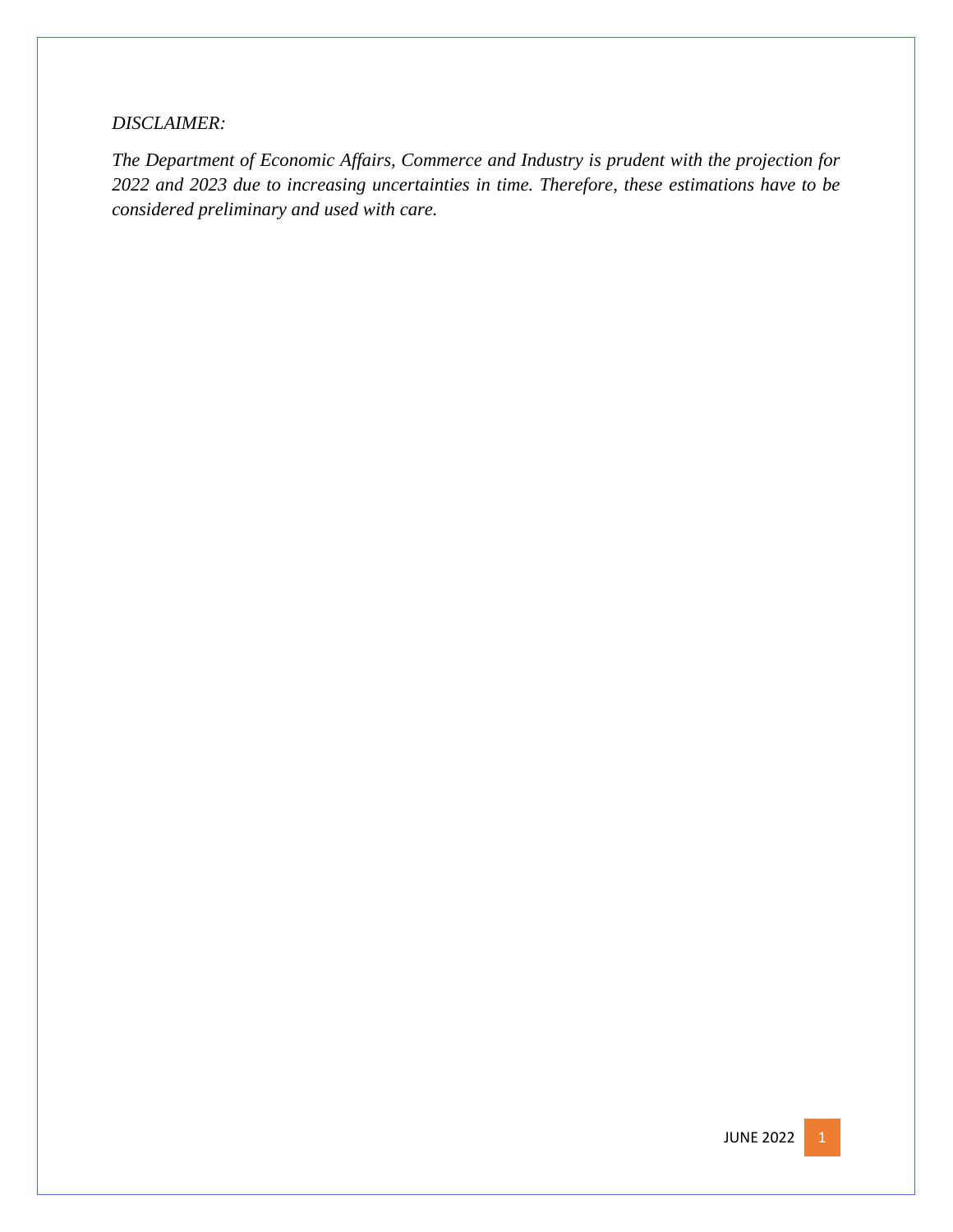# **Table of Contents**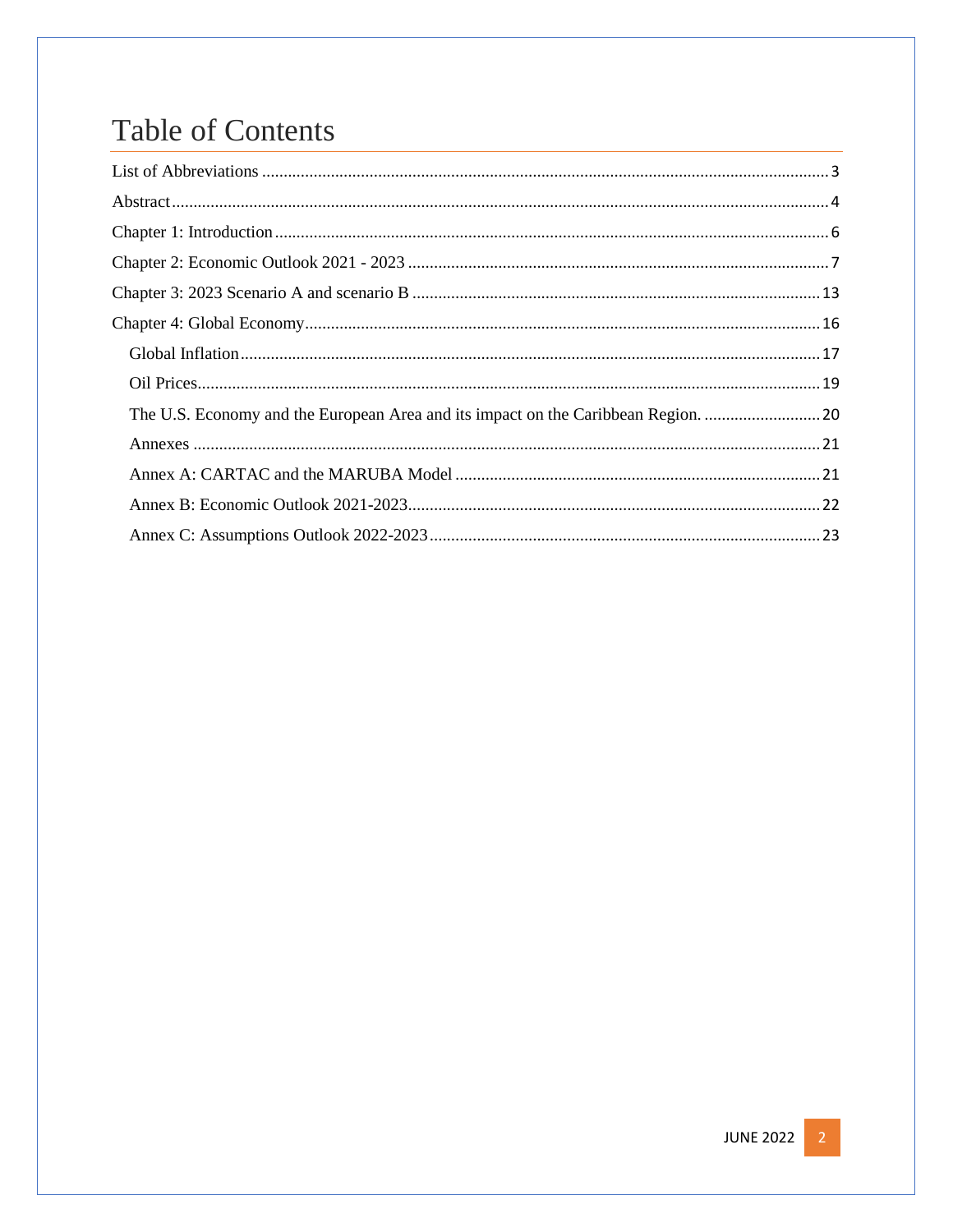# <span id="page-3-0"></span>List of Abbreviations

#### **ABBREVATION EXPLANATION**

| <b>ADR</b>    | <b>Average Daily Rate</b>                          |
|---------------|----------------------------------------------------|
| <b>ATA</b>    | Aruba Tourism Authority                            |
| <b>CARTAC</b> | The Caribbean Regional Technical Assistance Centre |
| <b>DEACI</b>  | Department of Economic Affairs, Trade and Industry |
| <b>EGS</b>    | <b>Export Goods and Services</b>                   |
| <b>EIA</b>    | U.S. Energy Information Administration             |
| ET            | <b>Export Tourism</b>                              |
| <b>GDP</b>    | Gross Domestic Product at market prices            |
| <b>IGS</b>    | <b>Import Goods and Services</b>                   |
| PC            | <b>Private Consumption</b>                         |
| <b>PUBC</b>   | <b>Public Consumption</b>                          |
| TC            | <b>Total Consumption</b>                           |
| <b>TCV</b>    | <b>Total Cruise Visitor</b>                        |
| TI            | <b>Total Investments</b>                           |
| <b>TSV</b>    | <b>Total Stayover Visitor</b>                      |
| <sub>PI</sub> | <b>Private Investments</b>                         |
| <b>PUBI</b>   | <b>Public Investments</b>                          |
|               |                                                    |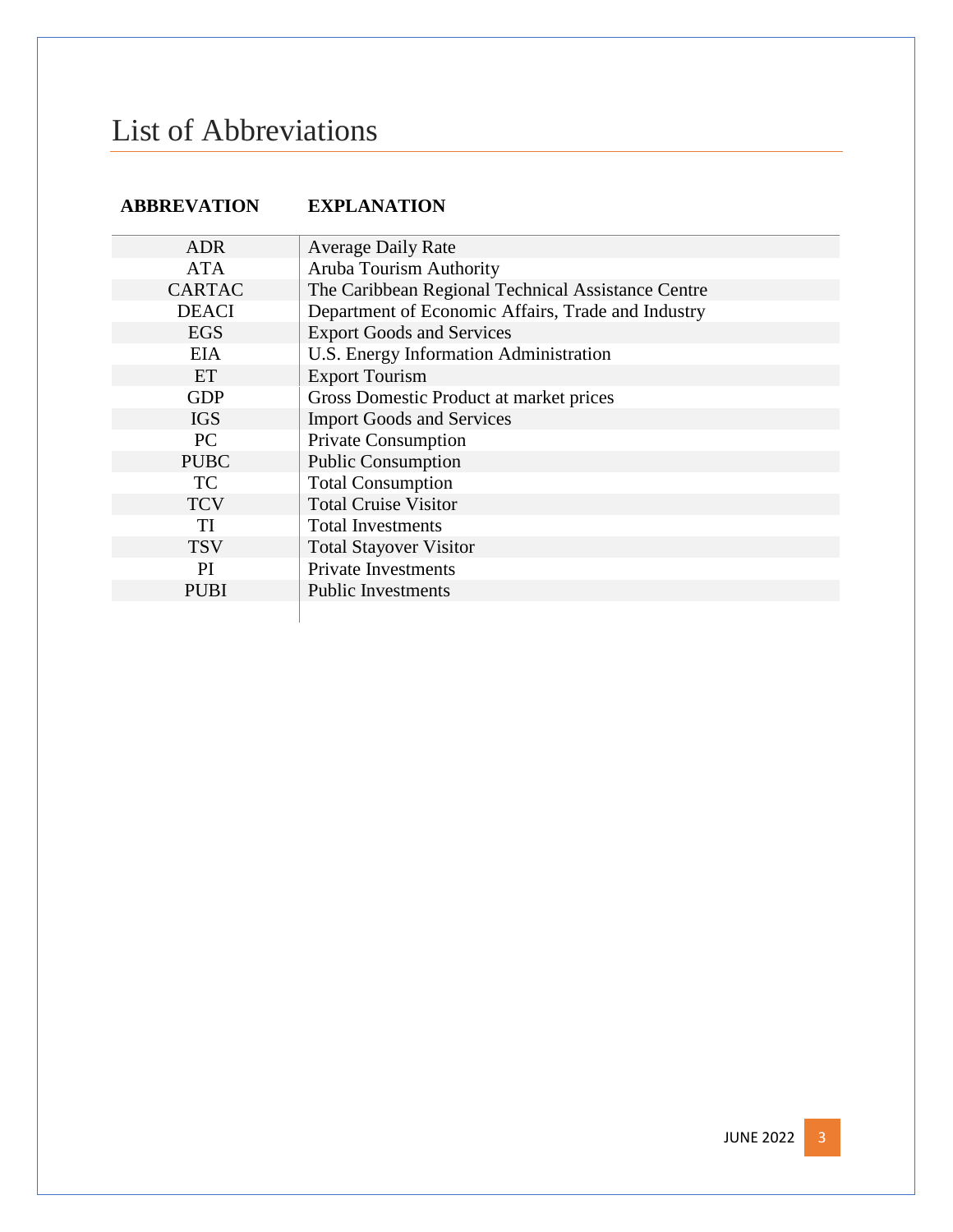### <span id="page-4-0"></span>Abstract

The war in Ukraine between Russia that started in February 2022 has considerable impact on the economies in the world including Aruba. Due to the high social financial economic interconnection between nations, the impact of this ongoing war is felt by all nations. The world will feel the effects of higher inflation, rising energy costs, disrupted trade, exodus of war victims to neighboring countries and shortage of food. This war will also have consequences for Aruba. The Department of Economic Affairs, Commerce and Industry is prudent with the projection for 2022 and 2023 due to the increasing uncertainties in time. Therefore, these estimations have to be considered preliminary and used with care.

Compared to 2020 the estimation for the year 2021 shows an increase of 17.0 percent of the Gross Domestic Product in nominal terms (nominal GDP). When compared to the estimation in October 2021, this signifies a nominal GDP change of 3.4 percentage points higher (from 13.6 percent to 17.0 percent). See graph 1. This difference is mainly due to a more positive recovery in the tourism sector and private investments, then initially expected. The nominal GDP in 2021 (Afl. 5,426m) was approximately at 88.7 percent compared to the level of 2019 (Afl. 6,118m).

For the years, 2022 and 2023 the nominal GDP is projected to increase by 8.8 percent and 3.3 percent respectively compared to 2021 and 2022. It is expected that the nominal GDP for 2022 (Afl. 5,904m) will be at 96.5 percent of the level of 2019 (Afl. 6,118m), while the nominal GDP in 2023 (Afl. 6,101m) will be at 99.7 percent of the level of 2019. This indicates that the local economy is reaching its pre- pandemic levels. Compared to the forecast of October 2021, the year 2022 shows an increase of 0.9 percentage points (from 7.9 percent to 8.8 percent), which is mainly influenced by the extraordinary recovery in the tourism sector.

In the baseline, it is assumed that the prices of water and electricity will increase in 2023. The inflation rate is forecasted to be at 4.3 percent in 2022 and 5.5 percent in 2023. In addition, in this baseline, it is assumed that the Value-Added Tax is not introduced in 2023.

The tourism sector is the main driver of the continuous growth since the COVID-19 pandemic in 2020. The growth in the Export Tourism is forecasted in 2022 at 31.3 percent and is 11.6 percent higher compared to 2019. Compared to the previous forecast in October 2021, Export Tourism in 2022 is estimated higher (+10.1 percent), due to an increase in expenditure per night in stayover visitor that is based on the latest data (April 2022). This indicates that the tourists are spending on average more than in 2021. For 2023, an Export Tourism growth is forecasted at 4.4 percent, which is 16.5 percent higher compared to 2019. This growth is due to a higher forecasted expenditure per night, where the main contributors are a higher projected Average Daily Rate and nonaccommodation expenditures for 2022 and 2023 compared to 2019.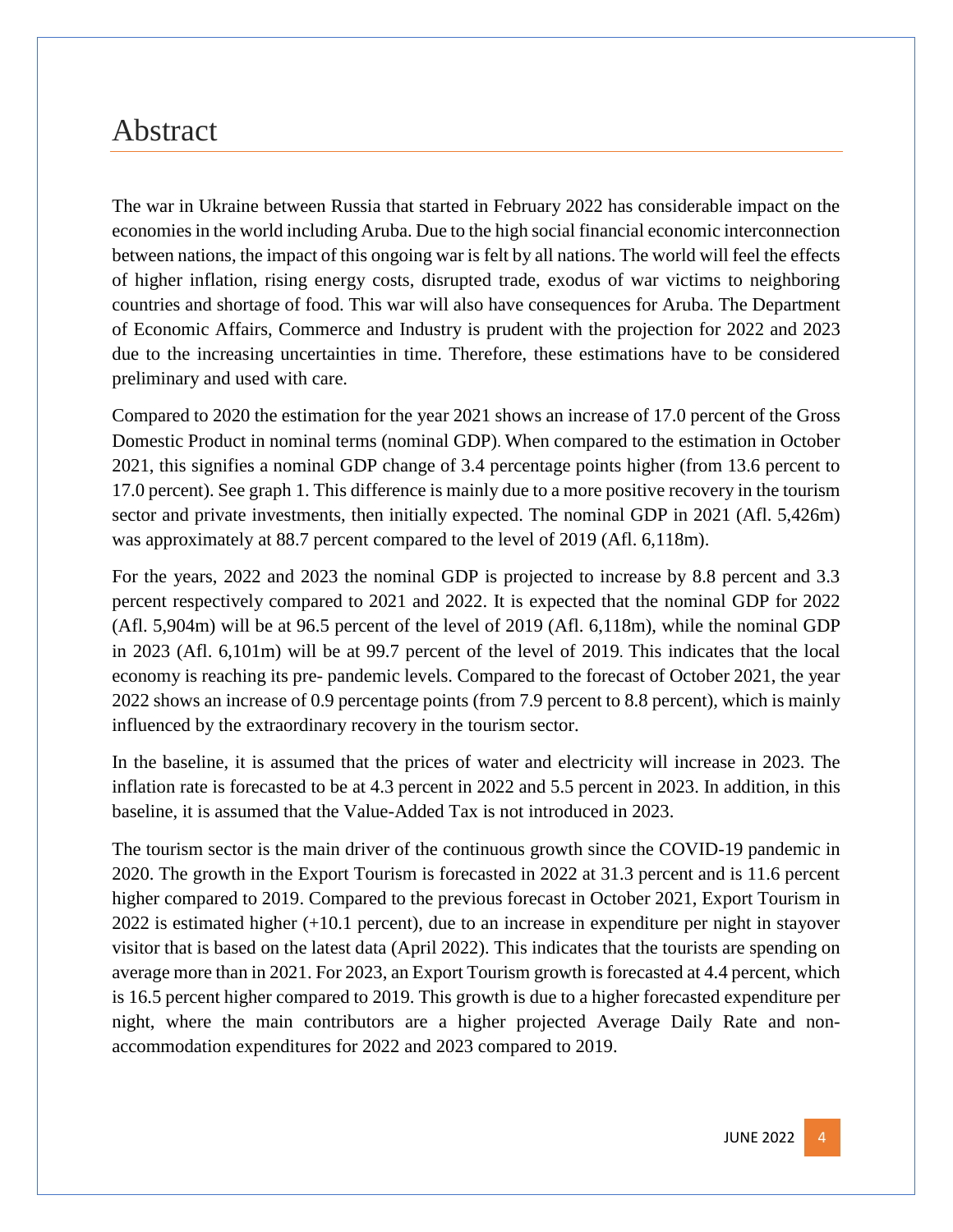



*Graph created by DEACI using the MARUBA Model, as per June 2022.*

Furthermore, compared to the forecast in October 2021, higher Import of Goods and Services are expected in 2022, mainly driven by a higher expected imported inflation. These results in a forecasted Import of Goods and Services of 7.5 percentage points higher (18.1 percent to 25.6 percent) compared to the forecast in October 2021.

For the year 2023, the nominal GDP shows a slower growth (-1.1 percent) compared to the previous projection in October 2021 (from 4.4 percent to 3.3 percent). This is due the stronger estimated economic recovery in 2021 and 2022.

In addition to having a baseline, two other scenarios have been added for the year 2023, including the intention to introduce the Value Added Tax system. The assumption is a 6 percent Value Added Tax rate that will be imposed on all food and beverages products (excl. alcohol) and on services and other products a Value Added Tax rate of 14 percent. Currently, Aruba does have a turnover tax of 6 percent.

The Value Added Tax in each of the 2023 scenarios adds an additional inflation on the baseline. The Value Added Tax rate of 6 and 14 percent will create an additional inflation between 5.3 percent and 9.9 percent considering two different scenarios for the roll over effect of indirect taxes on the end prices. This is above the projected inflation in the base scenario of 5.5 percent for the year 2023.

This implies for scenario A (incl. rollback 6 percent indirect taxes (BBO/BAZV/BAVP) in final prices a forecasted inflation of 10.7 percent for 2023. For scenario B (excl. rollback of 6 percent indirect taxes (BBO/BAZV/BAVP) in final prices) a forecasted inflation of 15.3 percent. The nominal GDP growth in 2023 will be 5.1 percent in scenario A and in scenario B, the nominal GDP growth will be 6.5 percent.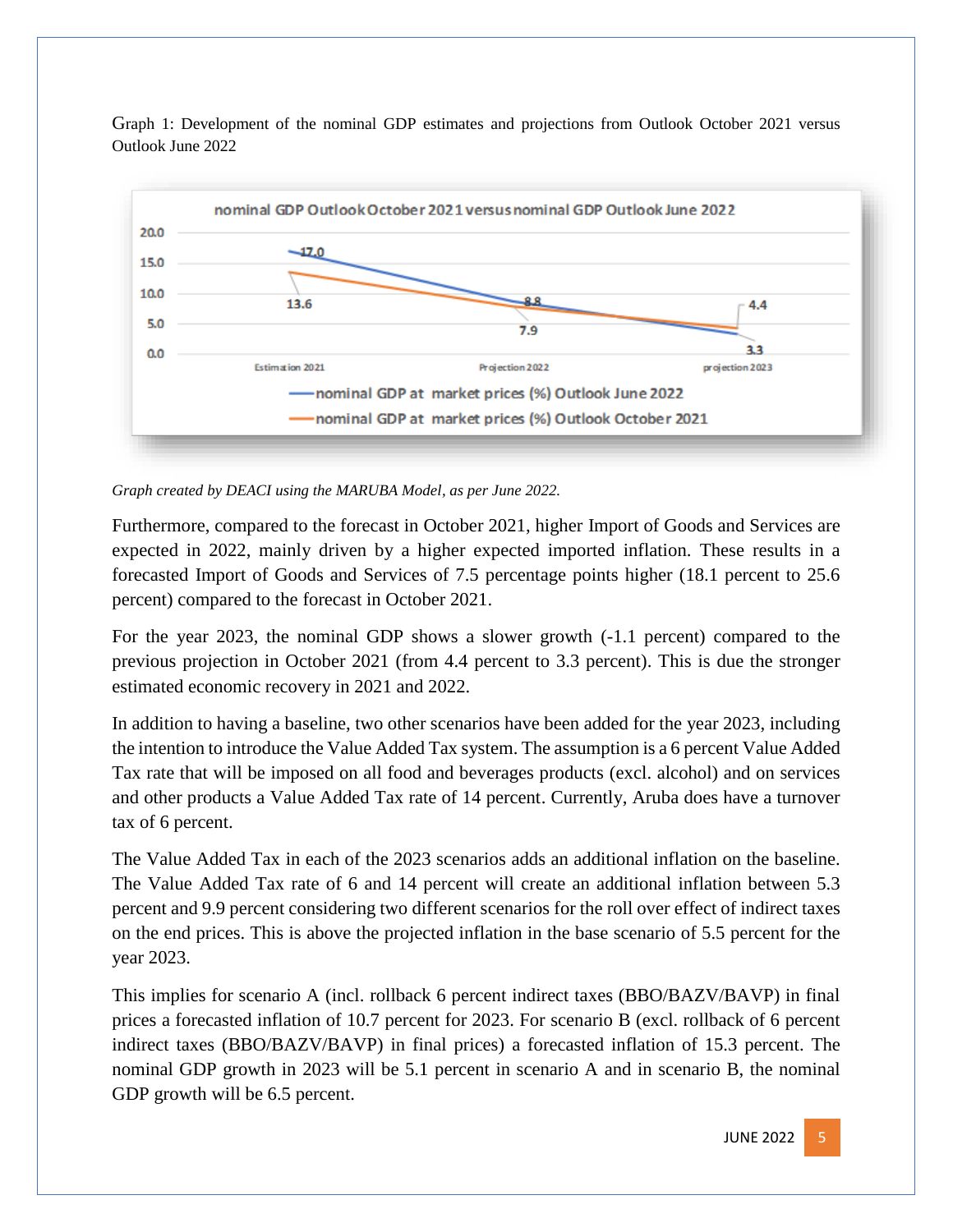# <span id="page-6-0"></span>Chapter 1: Introduction

The Economic Outlook is a product of the Department of Economic, Commerce and Industry (DEACI) that provides analysis and forecasts of the economic indicators and growth of Aruba. For compilation of the Economic Outlook different data sources are used from various institutions, like the Central Bank of Aruba, the Central Bureau of Statistics, the Department,of Finance the Tax Department, the Aruba Tourism Authority, the Aruba Hotel and Tourism Association, the Aruba Airport Authority, the Social Insurance Bank Aruba and the Department of Labor and Research.

In addition to these institutions, certain organizations are also interviewed to discuss their perception of the economic situation of Aruba. Not only their perception of the current economic conditions is being requested, but also what the mayor investment plans and risks are for the current and coming years for various projects on the island. At last the DEACI holds regular meeting with the Commission Macro Model members to present and discuss the assumptions, estimations and forecasts before publishing the Economic Outlook.

Last October 2021, the DEACI presented the outlook for the years 2021-2023 based on data up to October 2021. After monitoring and reviewing the forecasts based on new national and international developments and more updated data, DEACI presents the revised estimates for 2021 and the forecasts for 2022-2023. Please note that DEACI is still cautious about forecasts for 2022 and 2023 due to the uncertainties in the coming period. These estimates should still be considered preliminary and used with care.

The following chapter 2 presents the baseline for the final estimation for the year 2021 and the forecasts for the years 2022 and 2023. In chapter 3 two different scenarios are presented, scenario A and scenario B for the year 2023, based on the intention of a two rate Value Added Tax (VAT) system and its inflation impact. Subsequently, in chapter 4, the global economy is analyzed and finally, the Annex includes all tables and assumptions of this Economic Outlook 2021-2023, June 2022.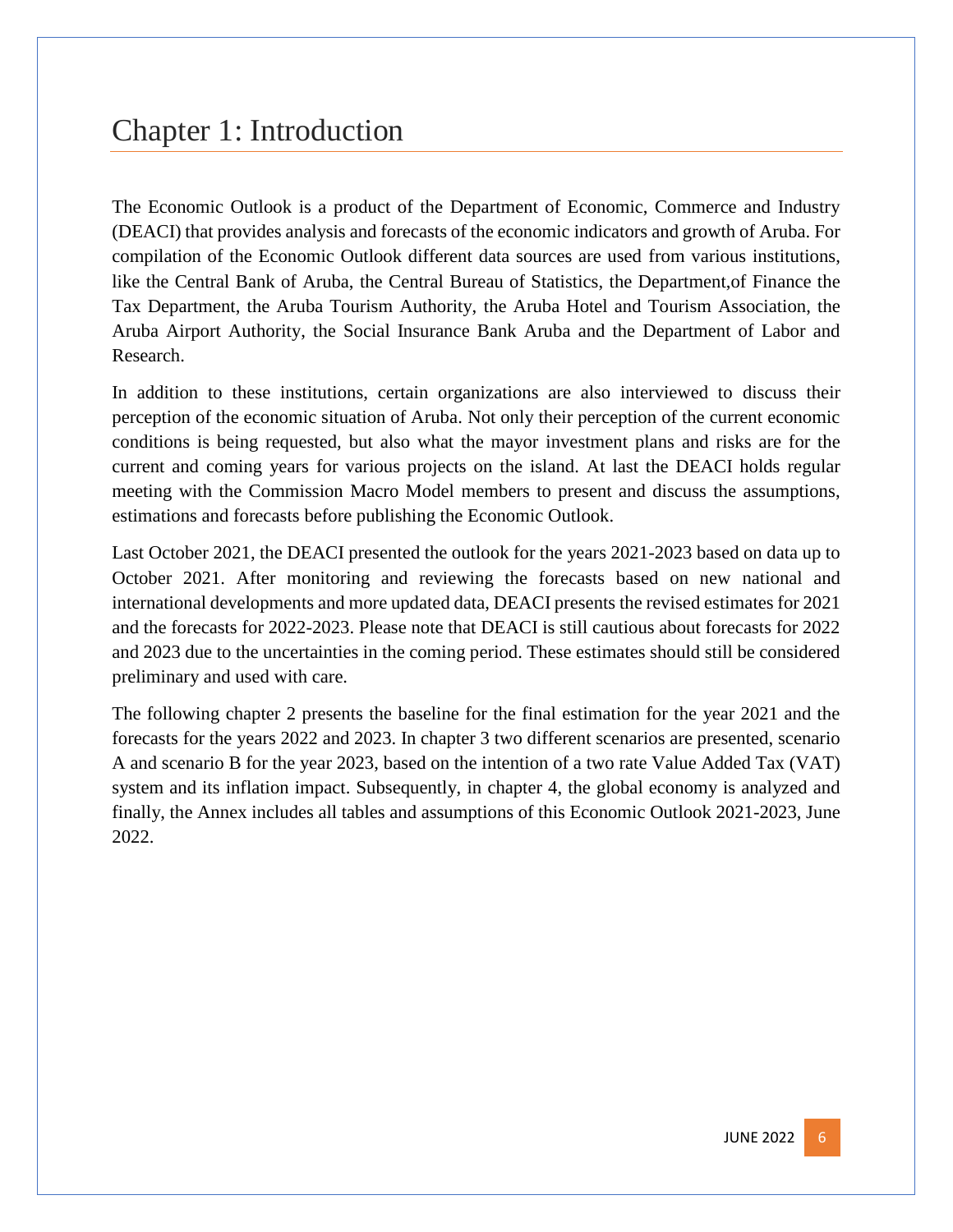# <span id="page-7-0"></span>Chapter 2: Economic Outlook 2021 - 2023



#### Graph 2: Development nominal GDP estimates and projections 2019- 2023

*Graph created by DEACI using the MARUBA Model, June 2022.*

Since 2021, the economy is showing signs of recovery as a consequence of the excellent performance of the tourism sector.

From the year 2021 and the forecasts for 2022- 2023 the tourism industry is expected to have a positive impact on the economic growth in Aruba. In 2021 the total stayover visitors (TSV) has shown an unexpected growth reaching 72 percent of the level of 2019. For 2022 and 2023, the tourism sector is also forecasted to be the main driver of the island's economic performance by assuming a level of 95 percent in 2022 and a level of 100 percent in 2023 compared to 2019.

#### **Baseline 2021**

The tourism sector reacted very positively in the last quarter of 2021 with the result that the projected growth of October 2021 has been adjusted in the projections of June 2022.

Compared to 2020 the estimation for the year 2021 shows an increase of 17.0 percent of the nominal GDP as shown in Graph 2. This is mainly due to a positive recovery in the tourism sector and private investments. The nominal Export Tourism (ET) shows a growth of 65.1 percent in 2021 compared to 2020.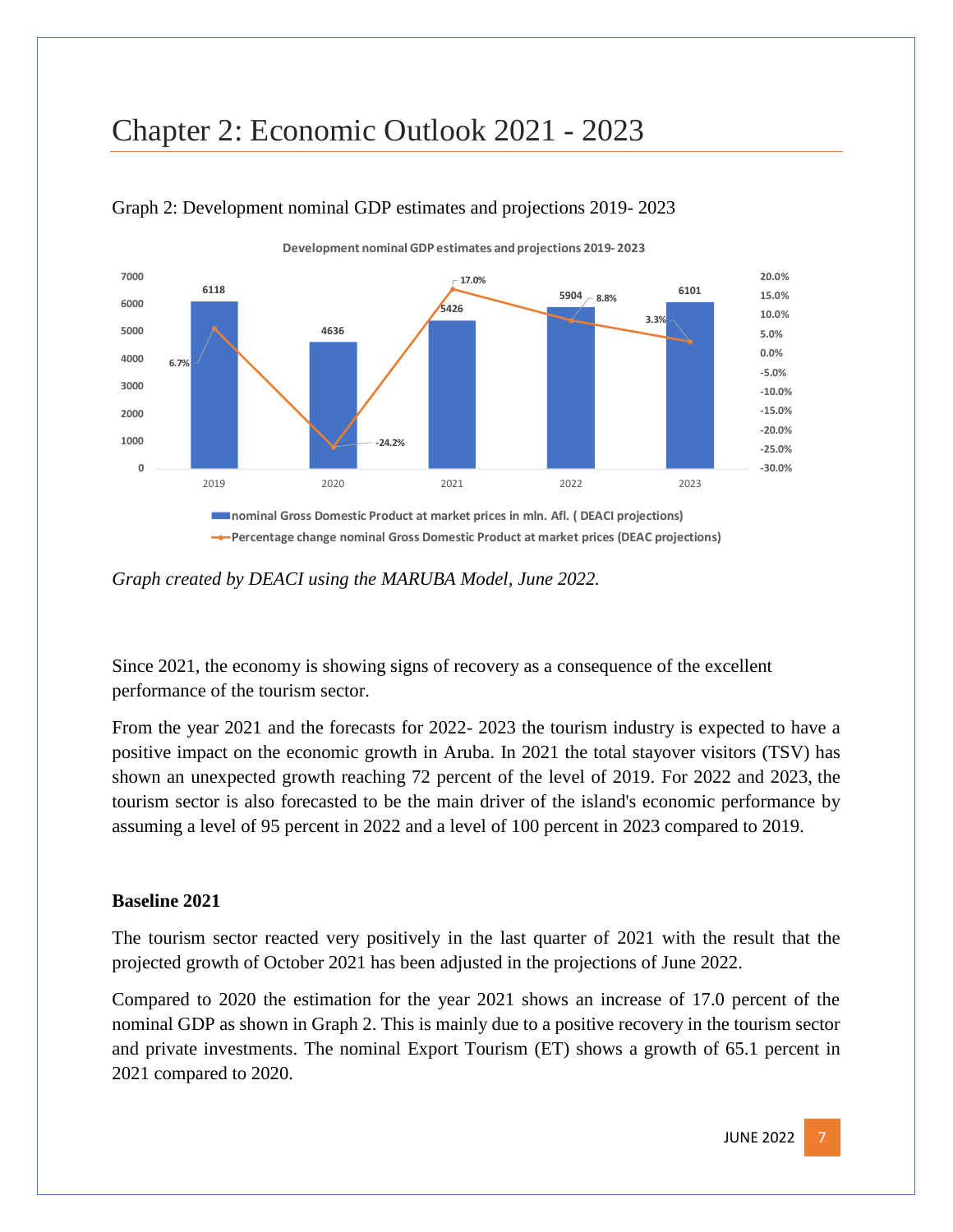This all resulting in a nominal Private Consumption (PC) growth of 4.9 percent in 2021 compared to previous year. As a result, nominal Import of Goods and Services (IGS) are expected to increase by 20.2 percent compared to 2020.

The nominal GDP in 2021 (Afl. 5,426m) will be approximately at 88.7 percent compared to the level of 2019 (Afl. 6,118m). See table 2 in Annex B for the detailed figures for the baseline estimates 2021.

#### **Baseline 2022 and 2023**

For the years 2022 and 2023, the nominal GDP is forecasted to increase by 8.8 percent and 3.3 percent respectively compared to 2021 and 2022. It is expected that the nominal GDP for 2022 (Afl. 5,904m) will be at 96.5 percent of the level of 2019 (Afl. 6,118m), while the nominal GDP in 2023 (Afl. 6,101m) will be at 99.7 percent of the level of 2019. See table 2 in Annex B for the detailed figures for the baseline forecast 2022-2023.

Nominal GDP growth could reach 8.8% in 2022, which is 96.5% of the level of 2019. For 2023 a Nominal GDP Growth is projected of 3.3%, which is 99.7% of the level of 2019.

This indicates that the local economy is still recovering.

In the baseline, it is assumed that the prices of water and electricity will rise in 2023 because of international increases in energy prices. The fact is that the utilities companies cannot continue to absorb the energy cost increases and therefore will need to adapt the water and electricity prices in 2023. The VAT is not included in the baseline for the year 2023.

#### *Export*

It is expected that the tourism industry will continue to develop positively thanks to the promotion of the Aruba Tourism Authority (ATA) and other key stakeholders in the core business of the tourism sector. The TSV recovered in 2021 to 72.1 percent of the level of 2019. A continuous increase in the number of tourists is forecasted for the years 2022 and 2023. In this outlook 1,062,997 TSV is forecasted in 2022 and in 2023 a full recovery of 1,118,944 TSV, which is 100 percent of the level of 2019 (Commission Macro Model, May 2022). See graph 3.

The Total Cruise Visitors (TCV) was in 2021 at 16.3 percent of the level of the year 2019. An increase in the number of TCV is forecasted for the years 2022 and 2023. TCV is forecasted a total of 520,880 in 2022 and in 2023 a TCV of 748,259, which is 89.9 percent of the level of 2019 (Commission Macro Model, May 2022). See graph 3.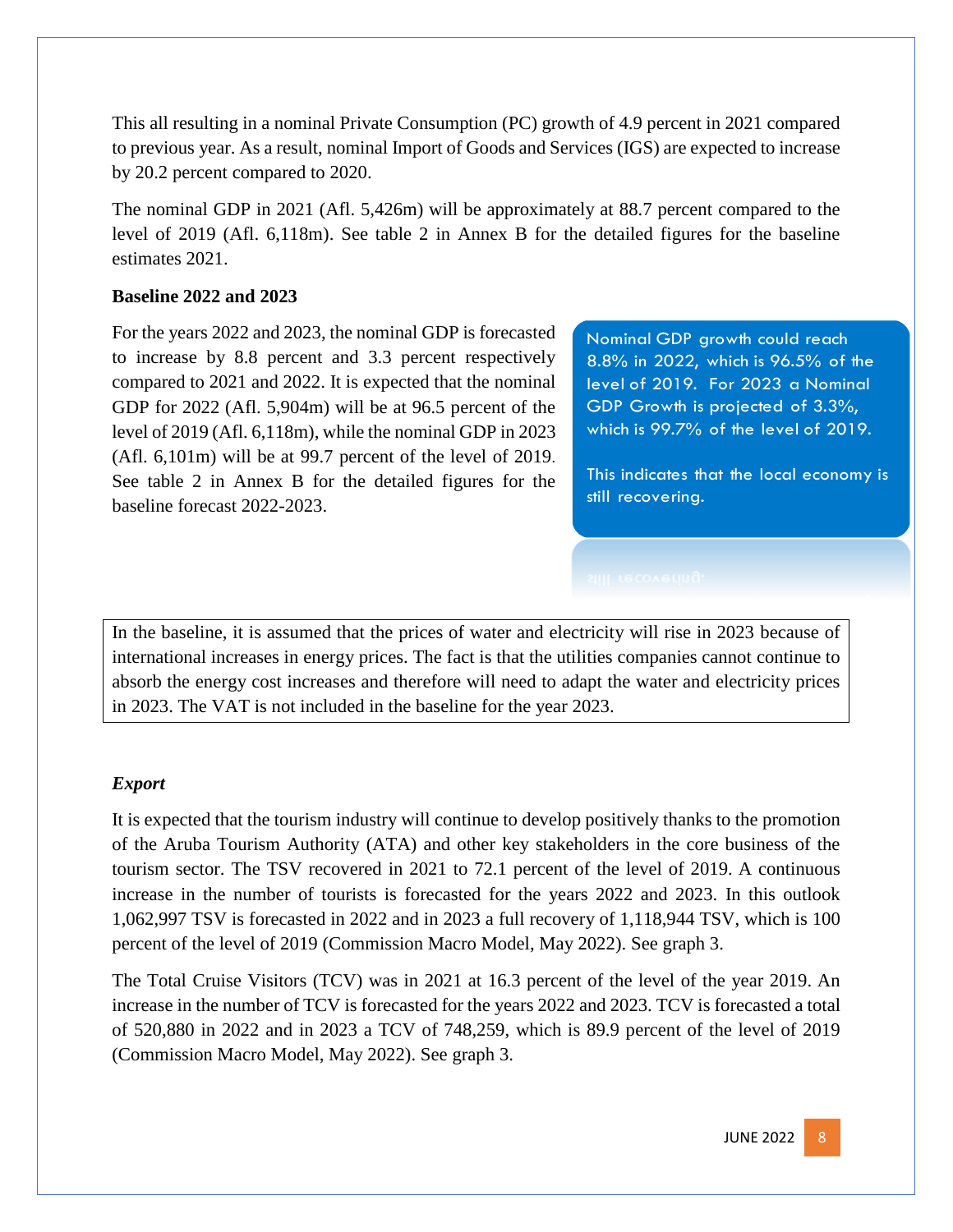

#### Graph 3: Development Tourism 2019- 2023

*Graph created by DEACI using the MARUBA Model, June 2022.*

Not only the quantity of tourism has been gradually increasing since 2019, but the average spending per tourist per night has also shown an increase. The main driver of the expected growth in 2022 compared to 2021 is an increase in ET by 31.3 percent as shown in graph 4. For 2023, an ET growth is expected of 4.4 percent compared to 2022.



Graph 4: Development Tourism Export 2019- 2023

*Graph created by DEACI using the MARUBA Model, June 2022.*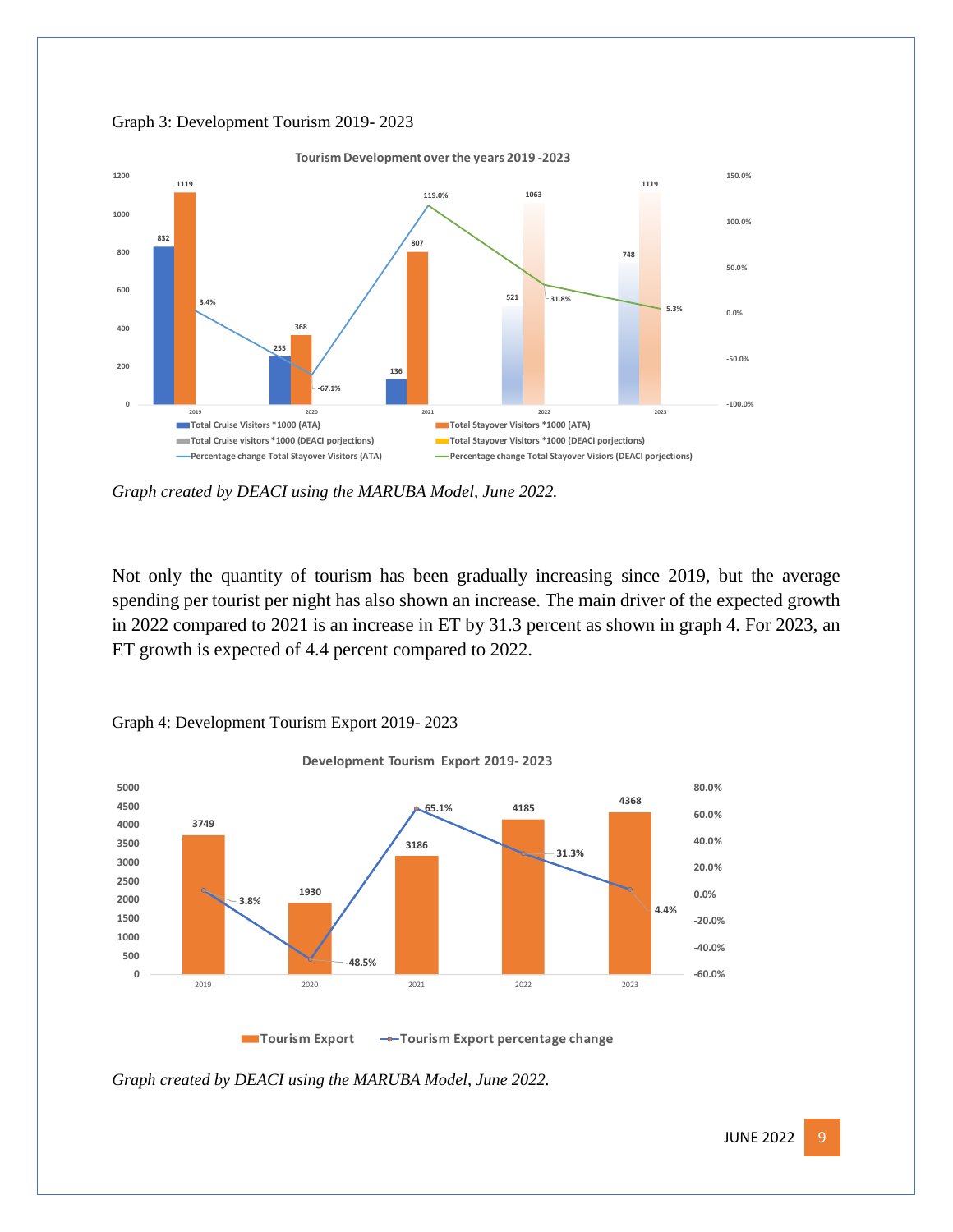The main contributor for the higher expenditure per night is a higher projected ADR and nonaccommodation expenditures for 2022 and 2023 compared to 2019.

The assumption is that the ADR is projected to grow by approximately 10 percent in 2022 compared to 2021 and in the year 2023, this will remain equal to the year 2022.

Finally, the total Export of Goods and Service (EGS) is expected to grow in 2022 by 27.7 percent compared to 2021 and for 2023 a growth of 4.8 percent. Note that in 2023, this growth is due to more tourism, that result in more tourism revenue.

#### *Investment*



#### Graph 5: Development GDP nominal Private Investments over the years 2019- 2023

*Graph created by DEACI using the MARUBA Model, June 2022*

Another driver is Private Investment (PI**)** which is expected to rise in 2022 by 30.1 percent, that is 95.1 percent of the level of 2019. It is expected that most of the investments that were on hold in 2020 and 2021, due to the pandemic, will be gradually picking up. It is also important to notice that the tourism sector has started to pick up which will have a spin off effect and will result in more economic activities. For 2023, a PI is forecasted to grow by 3.3 percent, which is 98.3 percent of the level of 2019. See graph 5.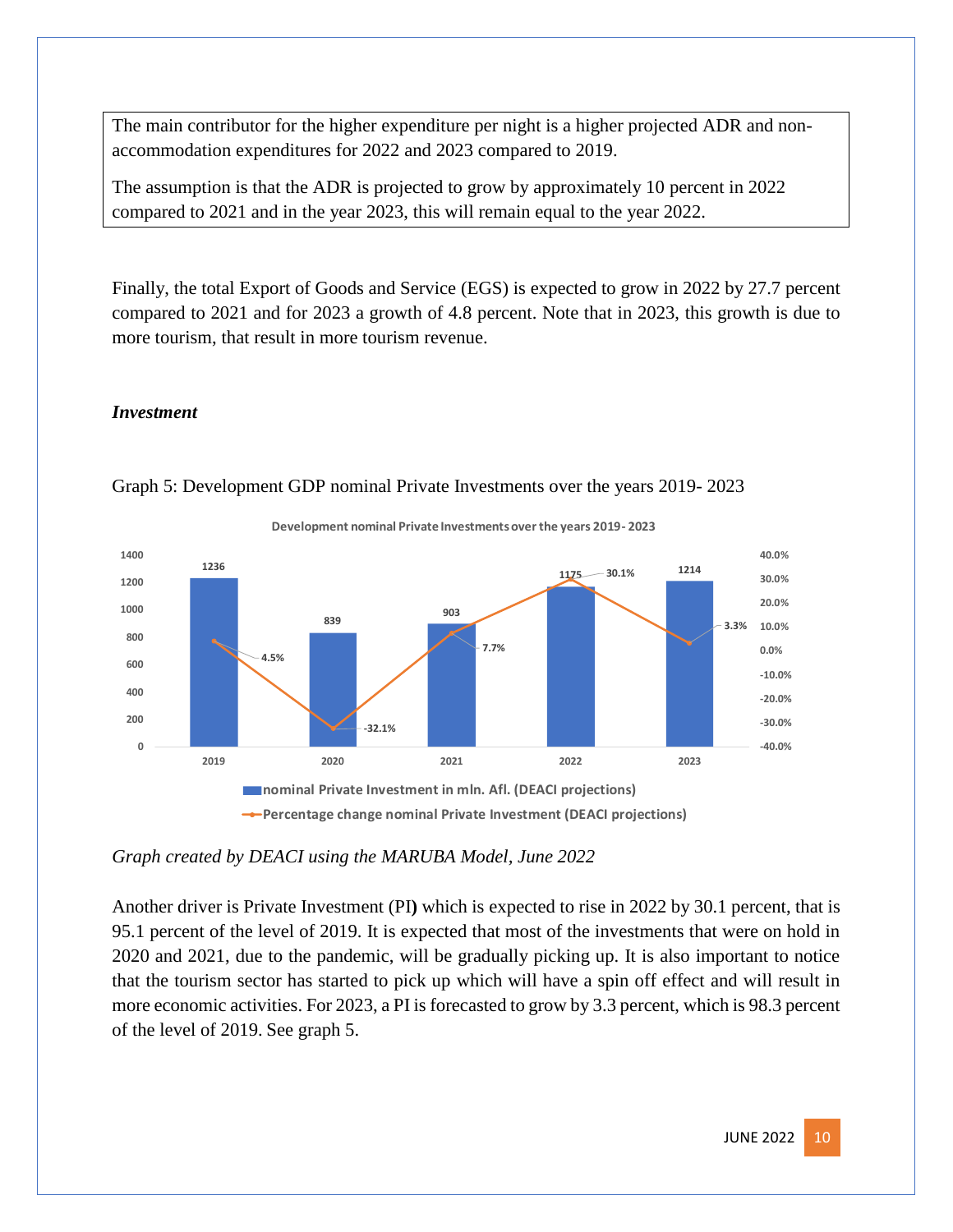The assumption regarding PI is that in the years 2022 and 2023 a 50 percent risk factor for planned projects has been calculated for those projects that as per 2022 did not start construction.

PI is forecasted in 2022 at a 95.1 percent of the level of 2019. For 2023 a PI is forecasted at 98.3 percent of the level of 2019.

Subsequently Public Investment (PUBI) is projected for 2022 with a growth of 28.2 percent compared to 2021 while a 0.0 percent growth is expected in 2023. For PUBI in 2022 and 2023 the same amount of Afl. 20 mln. has been budgeted.

#### *Consumption*

Total Consumption (TC) shows a growth of 2.1 percent in 2022, which is 91.9 percent of the level of 2019. For 2023, a TC is projected of 1.6 percent, which is 93.4 percent of the level of 2019. It needs to be noted that there will be an additional inflation in 2023 due to the price increase of water and electricity. See graph 6.

Private Consumption (PC) shows a growth of 1.6 percent in 2022. For 2023, PC is projected to grow by 1.4 percent. In 2022, PC will be at the level of 89.8 percent of 2019 and in 2023 this will be at a level of 91.1 percent.

The influencing factors in 2023 are based on the assumptions that the average wages in the private sector will recover in 2023 to the level of 2019. Also, additional inflation will be added to the total inflation, due to the price increase of water and electricity in 2023.

Subsequently for Public Consumption (PUBC) for 2022 is projected a growth of 3.2 percent compared to 2021 and a growth of 2.0 percent in 2023. Although there is a 12.6 percent cut in government wages, this increase is attributed to the in 2022 and in 2023 expected imported inflation in goods and services.

PC is forecasted in 2022 at 89.8 percent of the level of 2019. For 2023 a PC is forecasted at 91.9 percent of the level of 2019.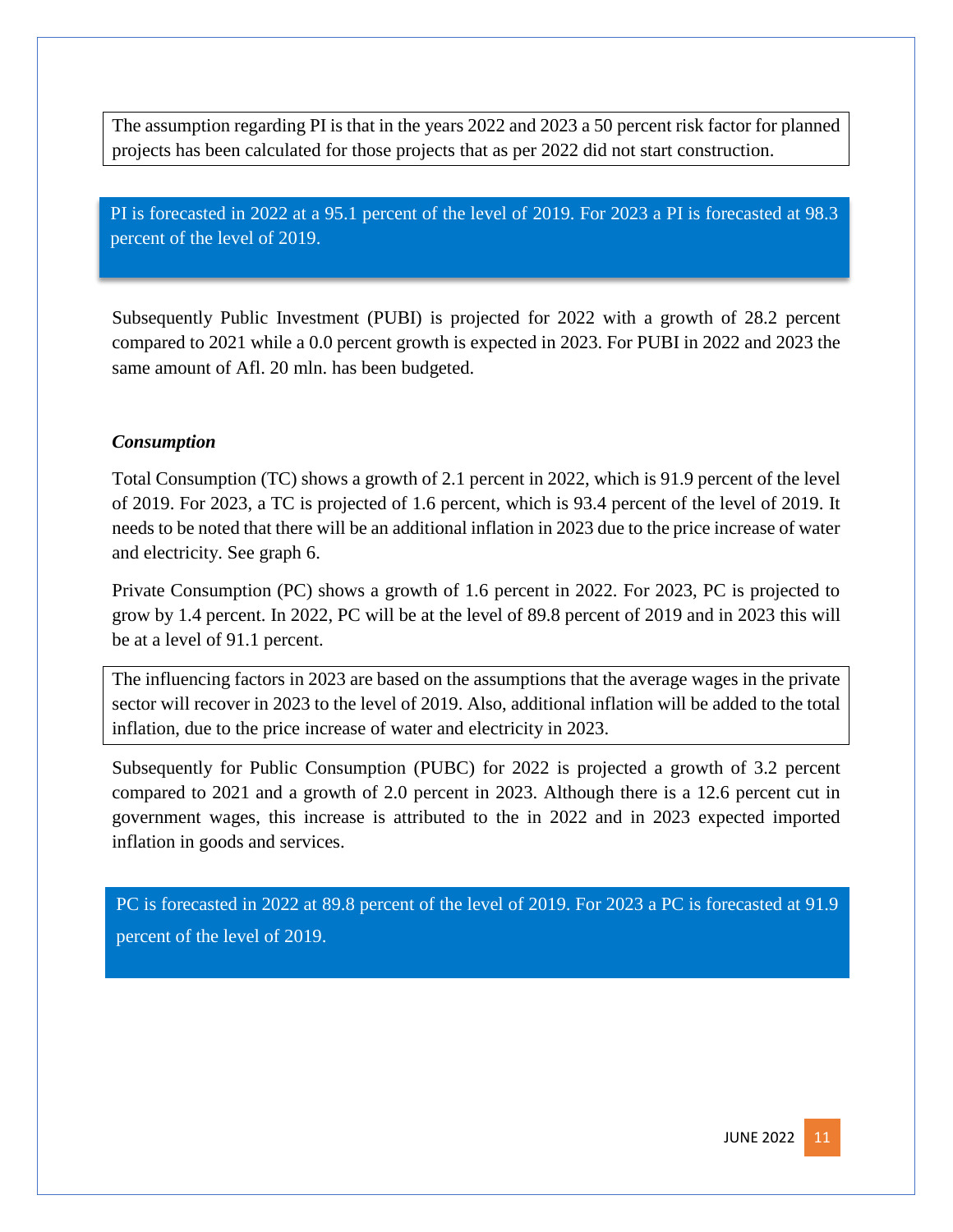



*Graph created by DEACI using the MARUBA Model, June 2022.*

#### *Import of Goods and Services*

Tourism has been the main source of income for Aruba since the nineties. This has created a correlation between an increase in tourism consumption and the increase in imports. The higher the dependency on tourism, the higher the dependency on IGS. The IGS shows a growth of 25.6 percent in 2022, which is 4.0 percent higher compared to the level of 2019. For 2023, an IGS is expected to increase with 3.2 percent, which is 7.3 percent higher compared to the level of 2019. These growths are mainly driven by the high expected imported inflation due to international developments.

The inflation for the baseline for the year 2022 is 4.3 percent and 5.5 percent in 2023, assuming that the prices of water and electricity will increase in 2023.

In the Baseline there is no VAT introduction in 2023.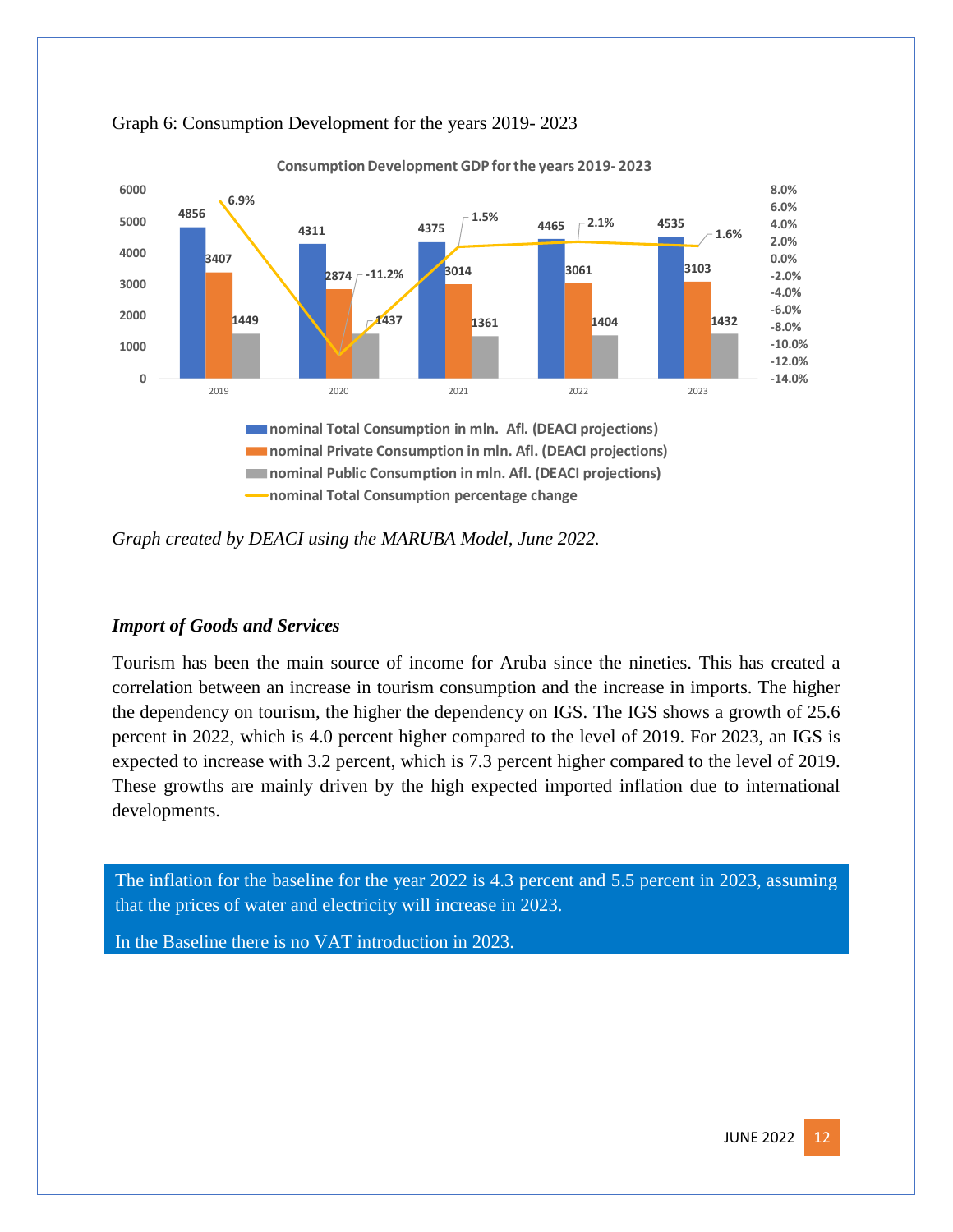# <span id="page-13-0"></span>Chapter 3: 2023 Scenario A and scenario B

In addition to having a baseline, two other scenarios are presented for the year 2023.

Currently, the government is working on the implementation of a tax reform, with the intention of introducing this in January 2023. As a result, there will be a shift from direct to indirect taxation.

The assumption in the two scenarios is a 6 percent VAT rate that will be imposed on all food and beverages products excl. alcohol and for services and other products a VAT rate of 14 percent. Currently, Aruba does have a turnover tax of 6 percent, with the intention of being replaced by the two VAT rate system. The VAT will create an additional inflation to the baseline inflation in each one of the scenarios for 2023.

**Scenario A: VAT 6 percent and 14 percent:** 

Including price increase of water and electricity in 2023 and rollback 6 percent indirect taxes (BBO/BAZV/BAVP) in final prices will result in a 5.3 percent VAT inflation in 2023.

**Scenario B**: VAT 6 percent and 14 percent:

Including price increase of water and electricity in 2023 and NO rollback of 6 percent indirect taxes (BBO/BAZV/BAVP) in final prices will result in a 9.9 percent VAT inflation in 2023. The results are shown in table 1.

The VAT option 6 percent and 14 percent will create an additional inflation between 5.3 percent and 9.9 percent considering the two different scenarios for the roll over effect of indirect taxes on the end prices, exceeding the base scenario inflation of 5.5 percent.

The assumption in scenario A is that the businesses will partially rollback the turnover taxes e.g. intermediate consumption.

In *scenario A* for 2023 we forecast a nominal GDP growth of 5.1 percent. Inflation is projected to reach 10.7 percent (vs. 5.5 in the baseline) in 2023.

The assumption in scenario B is that the businesses will not rollback the turnover taxes in the prices

In *scenario B* for 2023 a nominal GDP growth is forecasted of 6.5 percent Inflation is forecasted to reach 15.3 percent (vs. 5.5 in the baseline) in 2023.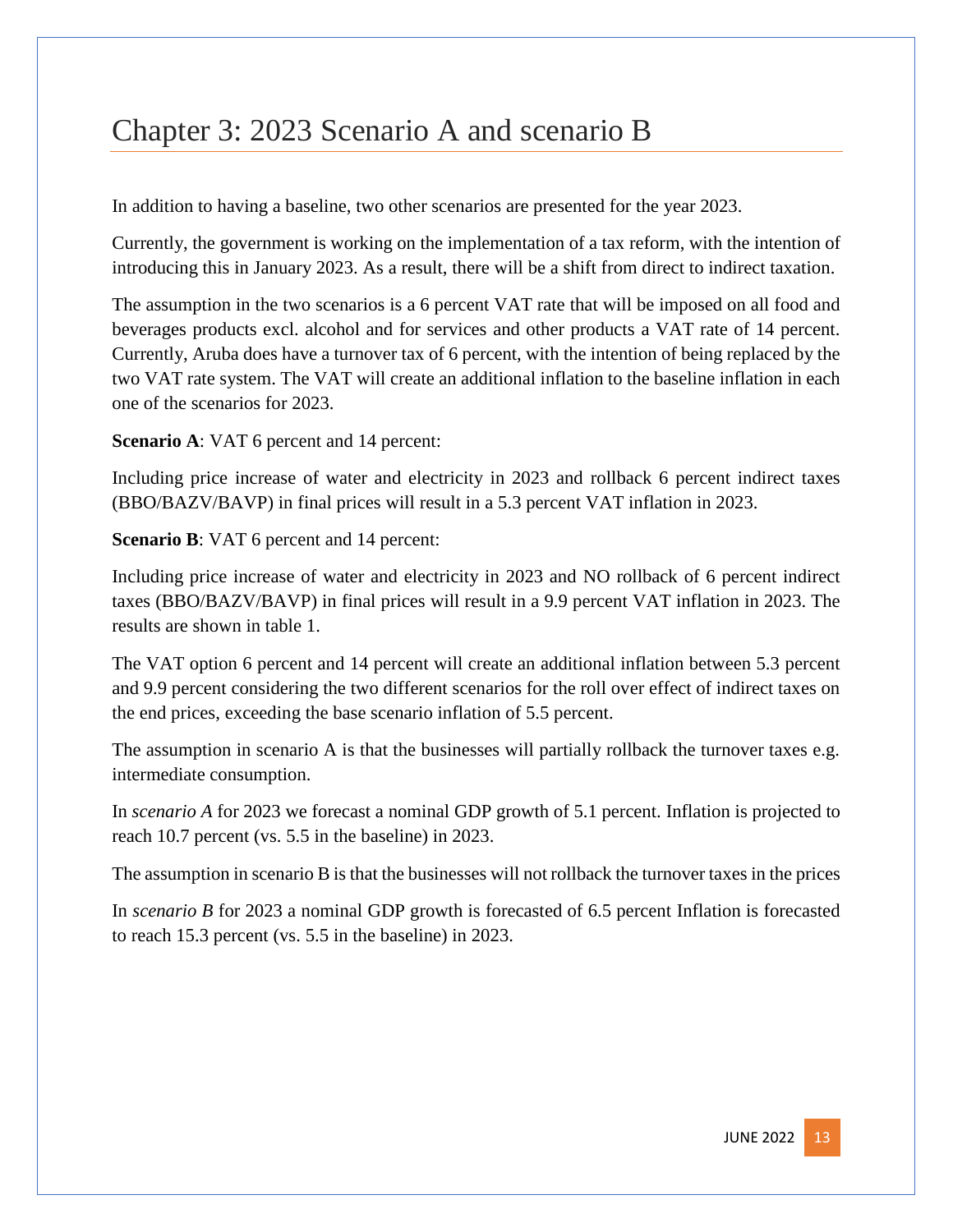#### Table 1: 2023 Scenario A and scenario B

|                                        | <b>Baseline</b>        | <b>Baseline</b>        | <b>Scenario A: Including price</b><br>increase of water and | <b>Scenario B: Including price</b><br>increase of water and |  |
|----------------------------------------|------------------------|------------------------|-------------------------------------------------------------|-------------------------------------------------------------|--|
|                                        |                        |                        | electricity in 2023 and VAT                                 | electricity in 2023 and VAT                                 |  |
|                                        |                        |                        | inflation 5.3% in 2023.                                     | inflation 9.9% in 2023. NO                                  |  |
|                                        |                        |                        | <b>Rollback 6% indirect taxes</b>                           | <b>Rollback 6% indirect taxes</b>                           |  |
| Nominal (in %)                         | <b>Projection 2022</b> | <b>Projection 2023</b> | <b>Projection 2023</b>                                      | <b>Projection 2023</b>                                      |  |
| Inflation (%)                          | 4.3                    | 5.5                    | 10.7                                                        | 15.3                                                        |  |
| GDP at market prices (In M. Afls)      | 5904                   | 6101                   | 6202                                                        | 6285                                                        |  |
| GDP at market prices (%)               | 8.8                    | 3.3                    | 5.1                                                         | 6.5                                                         |  |
| Private consumption (%)                | 1.6                    | 1.4                    | 1.4                                                         | 1.4                                                         |  |
| Public consumption (%)                 | 3.2                    | 2.0                    | 3.7                                                         | 5.1                                                         |  |
| Total consumption (%)                  | 2.1                    | 1.6                    | 2.1                                                         | 2.5                                                         |  |
| Private investments (%)                | 30.1                   | 3.3                    | 3.3                                                         | 3.3                                                         |  |
| Public investments (%)                 | 28.2                   | 0.0                    | 0.0                                                         | 0.0                                                         |  |
| Total investments (%)                  | 30.1                   | 3.3                    | 3.3                                                         | 3.3                                                         |  |
| <b>Export Goods and Services (%)</b>   | 27.7                   | 4.8                    | 4.8                                                         | 4.8                                                         |  |
| Export (tourism) (%)                   | 31.3                   | 4.4                    | 4.4                                                         | 4.4                                                         |  |
| Import Goods and Services (%)          | 25.6                   | 3.2                    | 1.4                                                         | 0.1                                                         |  |
|                                        |                        |                        |                                                             |                                                             |  |
| <b>Tourism</b>                         |                        |                        |                                                             |                                                             |  |
| <b>Total Stayover Visitors</b>         |                        |                        |                                                             |                                                             |  |
| (number *1000)                         | 1063                   | 1119                   | 1119                                                        | 1119                                                        |  |
| <b>Total Cruise Passengers</b>         |                        |                        |                                                             |                                                             |  |
| (number *1000)                         | 521                    | 748                    | 748                                                         | 748                                                         |  |
| <b>Export from Tourism(In M. Afls)</b> | 4185                   | 4368                   | 4368                                                        | 4368                                                        |  |

*Table created by DEACI using the MARUBA Model*

Changes are mainly seen in the total TC and IGS. In the baseline the IGS is expected to grow by 3.2 percent, and in *scenario A* it is projected to grow by 1.4 percent. Subsequently in *scenario B*, IGS is expected to grow by 0.1 percent vs. 3.2 percent in the baseline (see table 1). These changes in percentage growth indicates that the IGS is declining in each scenario due to higher inflation caused by the VAT tax and the increase of water and electricity in 2023.

Subsequently, in the baseline the TC is expected to grow by 1.6 percent and in *scenario A* it is projected to grow by 2.1 percent. In *scenario B* it is expected to grow by 2.5 percent. This continue increase is related to the inflation, which is pushing the prices up.

Although TC is projected to grow, this does not mean that the consumers are buying more products. The declining IGS shows that there could be a decrease in demand in goods and services due the inflation impact. Graph 7 shows the estimated and forecasted development in the nominal GDP from 2019-2022 and the different scenarios for 2023. Note once more that we are very prudent with the projections due to the unpredictable medium- and short-term factors related to the international - and national developments.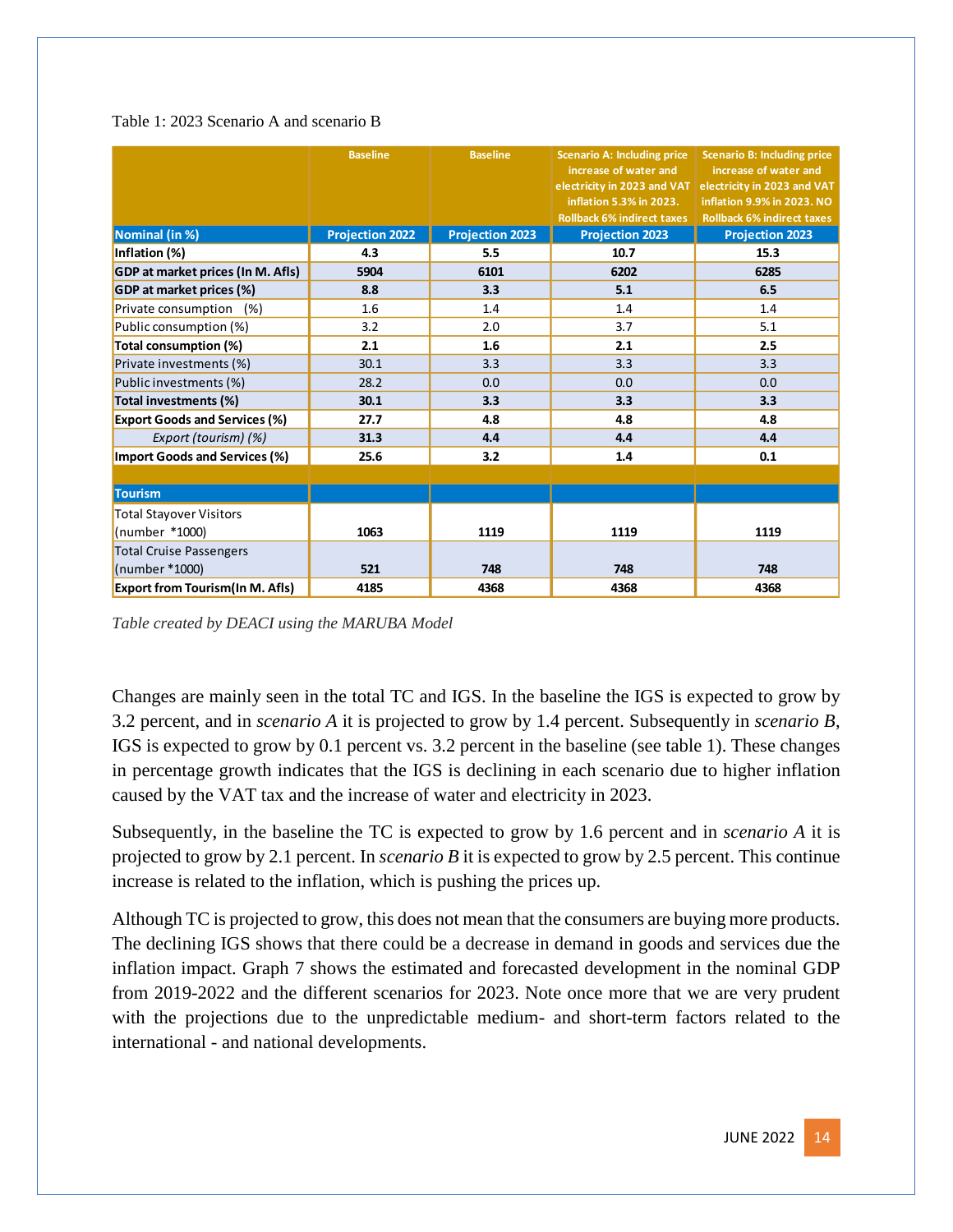



**Development GDP Baseline, 2019- 2023 and scenario A and B for 2023**

*Graph created by DEACI using the MARUBA Model, June 2022.*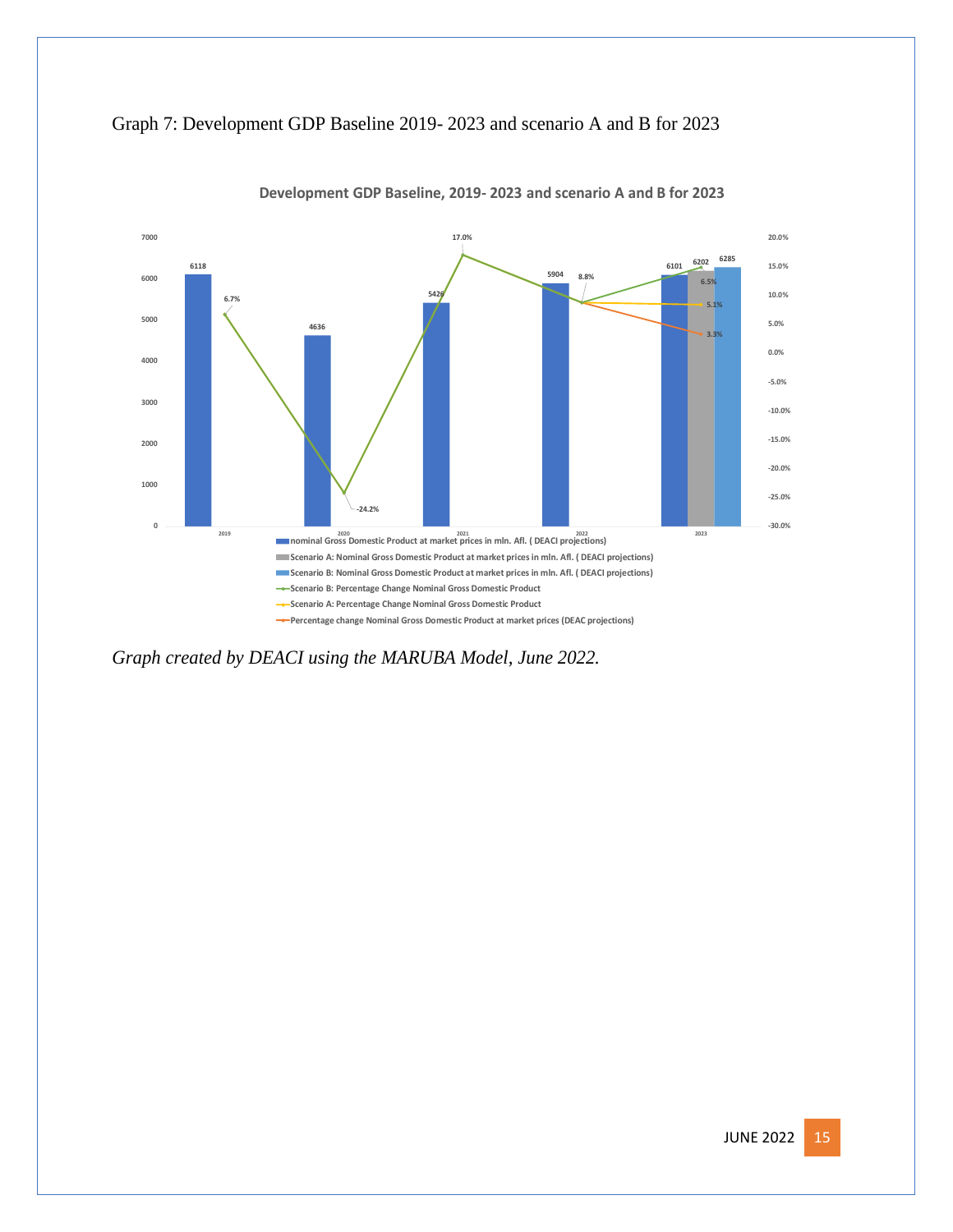# <span id="page-16-0"></span>Chapter 4: Global Economy



According to the IMF (WEO, April, Graph 8: World GDP Growth

2022), the projected global economy is not recovering as expected after the COVID-19 pandemic. On the contrary the GDP growth is recovering slower than projected for advanced economies, emerging markets and developing economies.

The reason is the ongoing war in Ukraine and sanctions on Russia that has an impact on the world economic growth.



According to the IMF the real GDP growth in 2021 is estimated at 6.1 percent, and a slight increase of 3.6 percent is expected for the year 2022 and 2023 (see graph 8). The war in Ukraine is hitting the global economic growth and is pushing inflation up especially food and energy. Trade is also being disrupted due to the ongoing war.



For the USA that has a direct impact on the Aruban economy, the real GDP is expected to increase by 3.7 percent in 2022 which is 1.5 percentage points lower than projected in the last world economic outlook. In 2023 a growth of 2.3 percent is projected (see graph 9).

China in turn is also growing by 4.4 percent in 2022 and 5.1 percent

*Graph created by DEACI using the IMF WEO April 2022, June 2022.*

in 2023. The new projected 4.4 percent growth is 1.2 percentage points lesser than expected in the last outlook.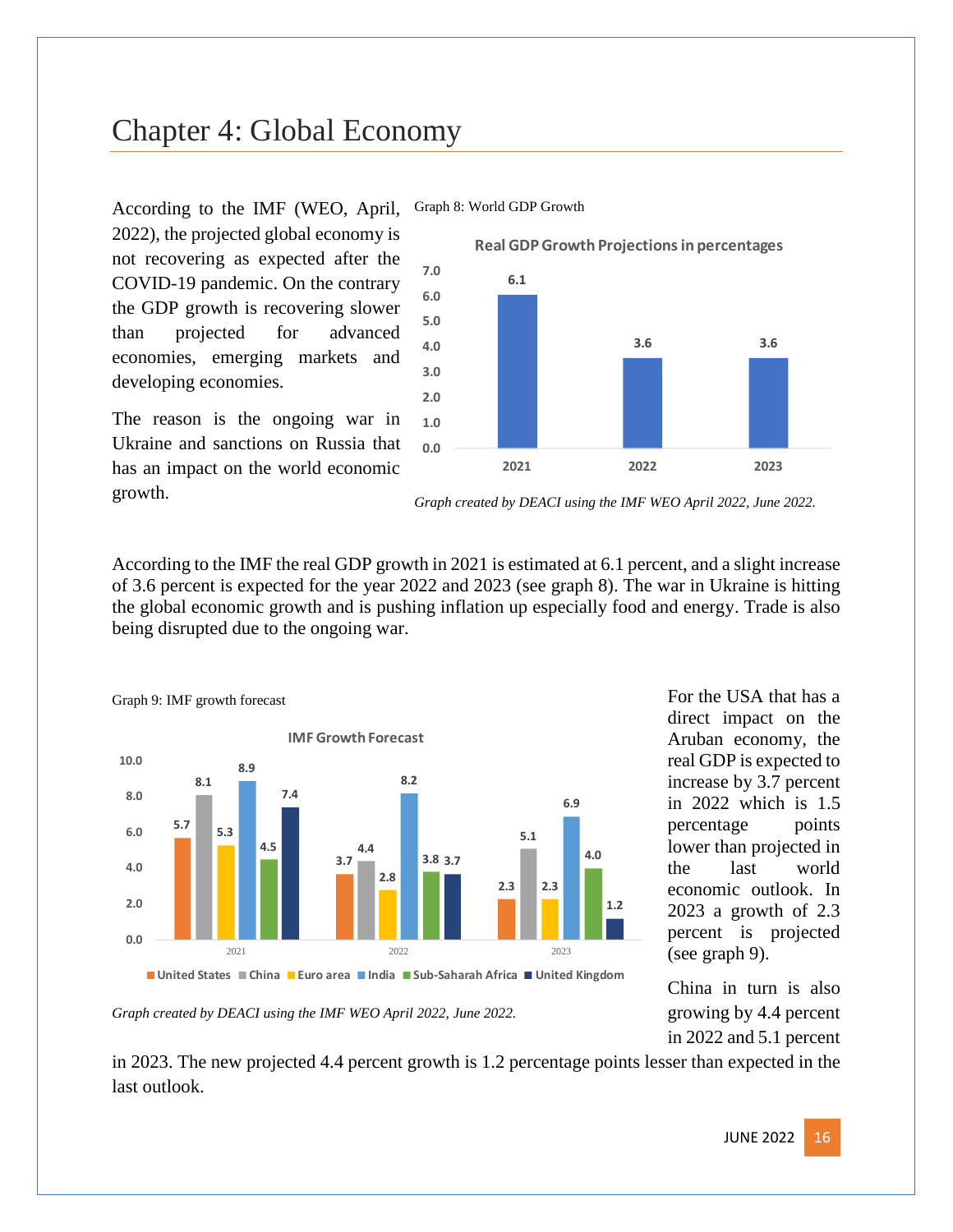Responsible for this slower increase in real GDP in China is related to the ongoing retrenchment of the real estate sector and the slower recovery of the private consumption. For the European area, real GDP is expected to grow in 2022 by 2.8 percent and 2.3 percent in 2023.

For India, Sub- Saharah Africa and the United Kingdom the growth of the real GDP is projected to be 8.2 percent, 3.8 percent and 3.7 percent respectively in the year 2022 followed by an increase of 6.9 percent 4.0 percent and 1.2 percent in 2023.

### <span id="page-17-0"></span>Global Inflation

The invasion of Russia in Ukraine has impacted not only the two countries but also the world. Countries will feel the effects of higher inflation and a decreasing growth of their GDP's. Some countries will have the difficult task in supporting the economic recovery from the COVID-19 pandemic and containing the rising inflation, especially the poor countries. Due to the high social financial economic interconnection between nations the impact of this ongoing war will be felt by all nations.



The war will have his marked on:

- Higher energy prices and higher prices for commodities like food.
- Since the COVID 19 the global economy had to deal with supply chain disruptions. Due to the war and the economic actions imposed by the Western countries on Russia, the supply chain disruptions have increased, contributing to a higher inflation.
- The migration from refugees from Ukraine to other European countries will also contribute to future economic shocks in the neighboring countries.

All these aspects mentioned in this paragraph will reduce the business confidence and consumer confidence creating higher investor uncertainty.

According to the IMF, the world inflation is projected at 7.4 percent in 2022, and 4.8 percent in 2023 (WEO, April 2022).

The U.S. inflation is expected to be 7.7 percent in 2022 and for 2023 the inflation is estimated at 2.9 percent (WEO, April 2022).

|                                 | 2021 | 2022 | 2023 |
|---------------------------------|------|------|------|
| Netherlands                     | 2.8  | 5.2  | 2.3  |
| <b>United States</b>            | 4.7  | 7.7  | 2.9  |
| World                           | 4.7  | 7.4  | 4.8  |
| Latin America and the Caribbean | 9.8  | 11.2 | 8.0  |
| Aruba                           | 0.7  | 4.6  | 2.4  |
| Euro area                       | 2.6  | 5.3  | 2.3  |
| <b>DILO SILGSI</b>              |      |      |      |
|                                 |      |      |      |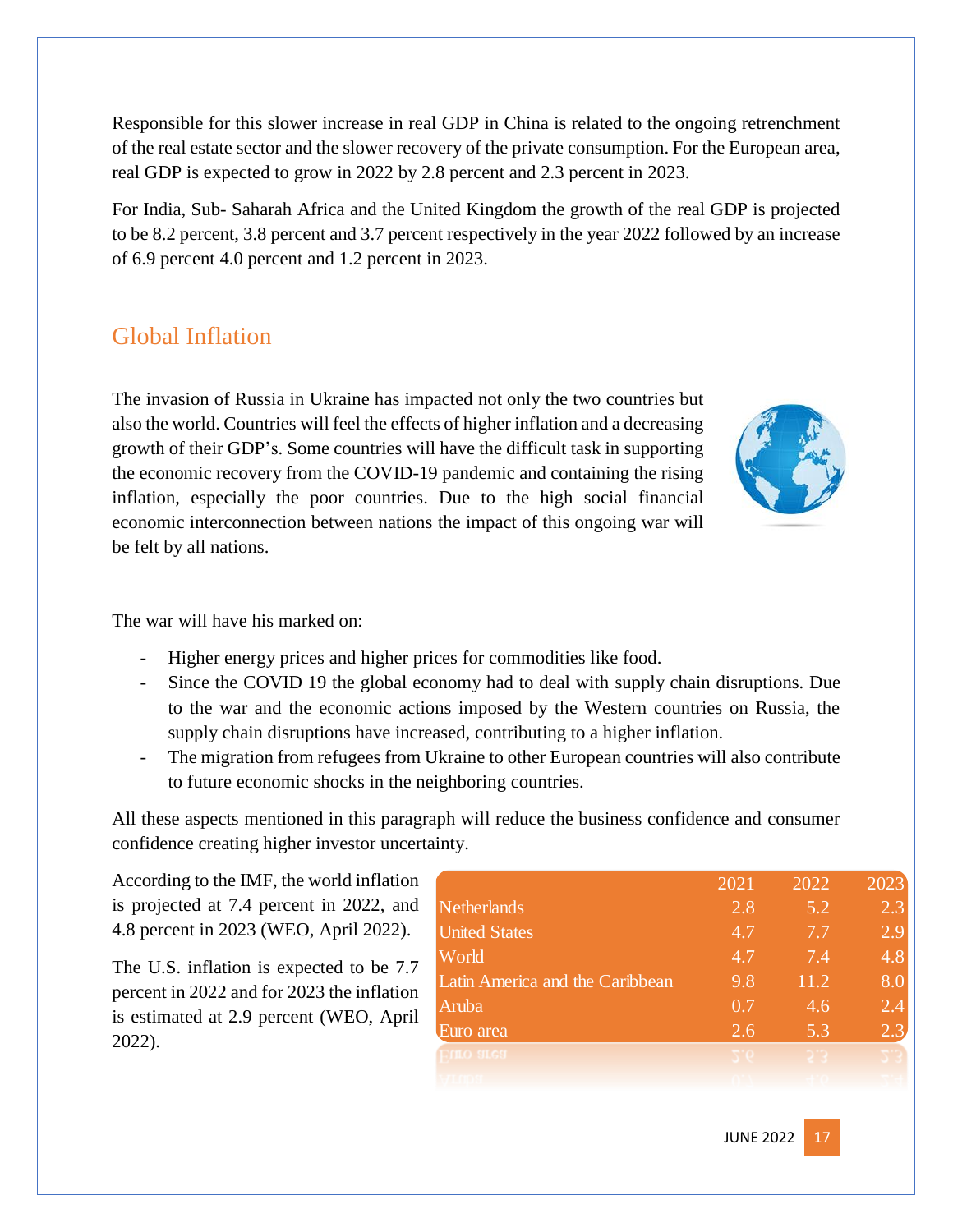The Netherlands inflation is expected to be 5.2 percent in 2022 and 2.3 percent in 2023 (WEO, April 2022).

Latin America and the Caribbean inflation is expected to be at 11.2 percent for 2022 and 8.0 percent for 2023 (WEO, April 2022).

According to the IMF, the inflation for Aruba is projected at 4.6 percent in 2022, 2.4 percent in 2023. Take note: that the IMF has not incorporated the VAT rate system in 2023. See graph 10 for these figures.



Graph 10: Inflation Development in different countres and country groups

*Graph created by DEACI using the IMF WEO April 2022, June 2022.*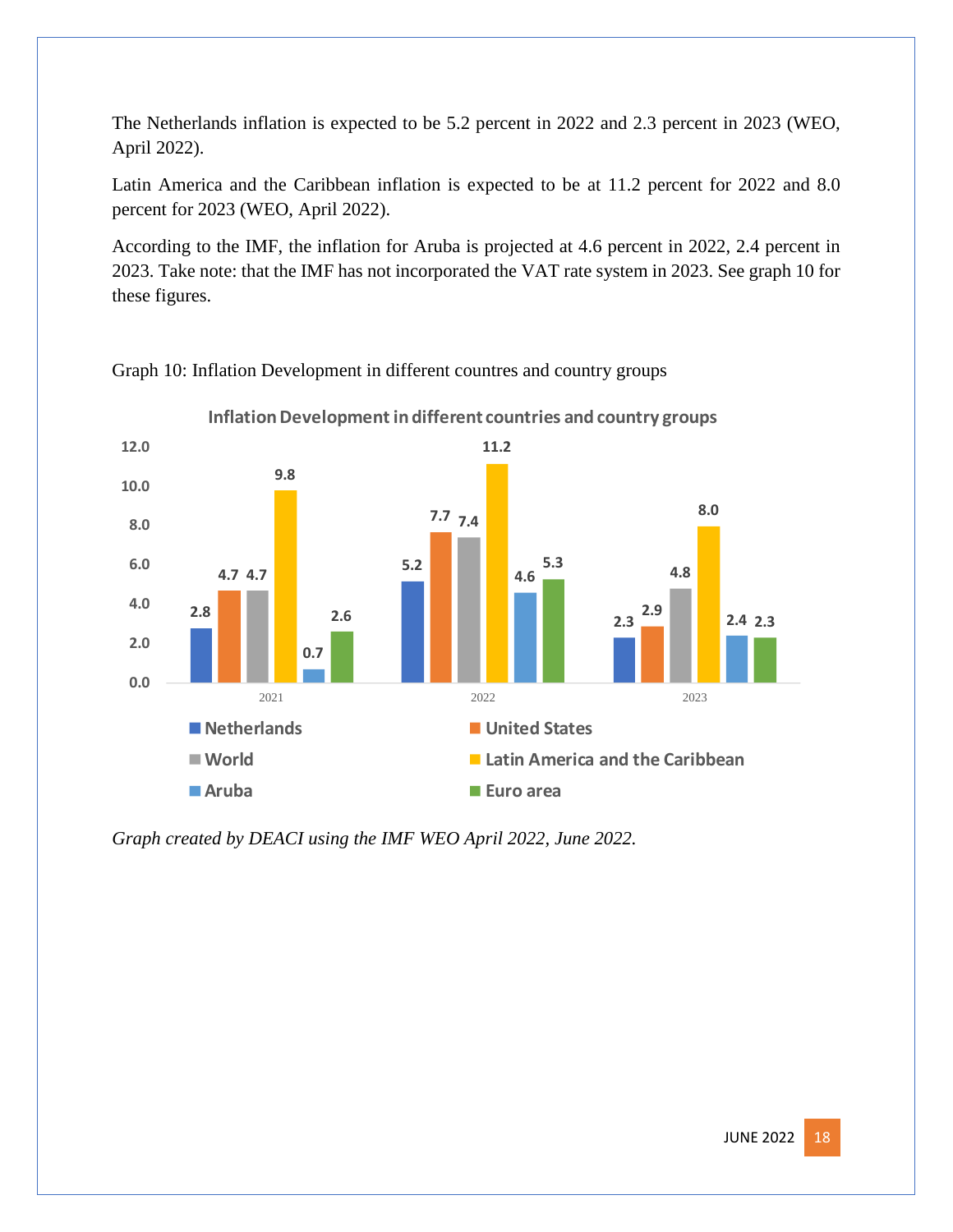### <span id="page-19-0"></span>Oil Prices

Graph 11: Brent Crude Oil (dollars per barrel)



According to U.S. EIA (Short-term energy outlook, June 2022), the latest data for Brent Crude Oil prices shows an amount of \$70.89 per barrel in 2021. For 2022 and 2023 respectively \$107.37 and \$97.24 per barrel is expected.

The ongoing war between Russia and Ukraine and subsequent the sanctions on Russia created market disruption in the oil supply.

The given price forecast is highly

*Graph created by DEACI using EIA Short- term energy outlook, June 2022.*

uncertain. Major factors driving energy supply uncertainty include how sanctions affect Russia's oil production, the production decisions of OPEC+, and the rate at which U.S. oil and natural gas producers increase drilling.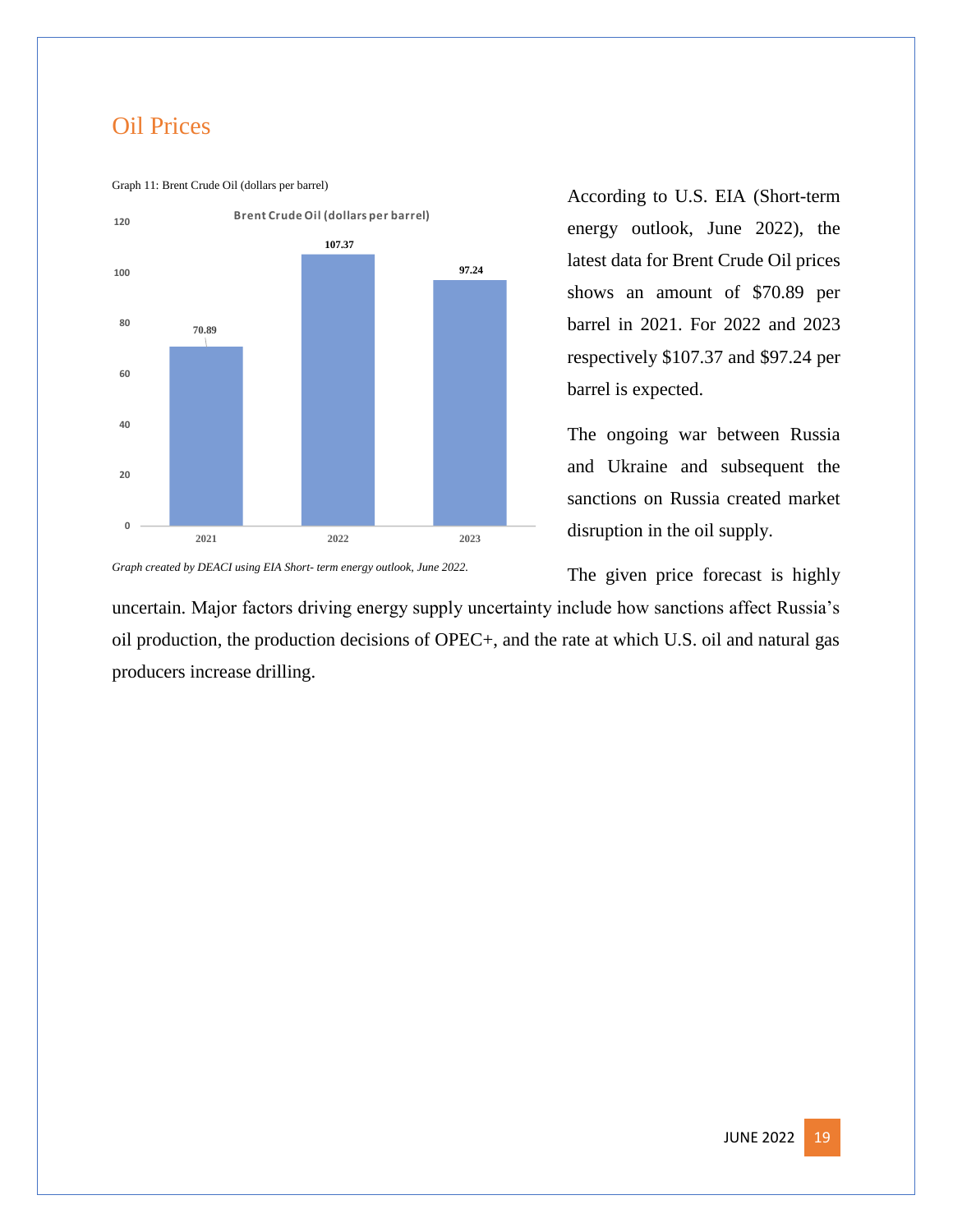# <span id="page-20-0"></span>The U.S. Economy and the European Area and its impact on the Caribbean Region.

The IMF expects for the U.S. a real GDP growth of 5.7 percent for 2021 and for 2022 a growth of 3.7 percent and a growth of 2.3 percent in 2023. This means a positive outcome for the tourism sector for Aruba and other Caribbean islands, as one of the biggest market shares of the tourism sector of Aruba. The U.S. market account for approximately 84.0 percent of the tourism industry of Aruba in 2021. (ATA, December 2021, Monthly report December 2021).

The market-share of the TSV from the Netherlands visiting Aruba in 2021 was 4.7 percent. Compared to 2020 this is an increase of 0.4 percentage points. Regarding the European market without the Netherlands included in the market-share this was 2.0 percent in 2021. Latin America accounts for 4.9 percent in 2021.

The positive GDP growth in the U.S. Economy can have a positive impact on the Caribbean region, being one of the most tourism dependent regions in the world. In addition, the war in Europe may also attract more European travelers as they could be choosing a destination far from the war area. This can result in a more positive impact for the Aruban tourism and the Caribbean region. Still the uncertainties in the war where international price developments (inflation) go hand in hand can have a negative effect on traveling to the Caribbean region by becoming a more expensive destination.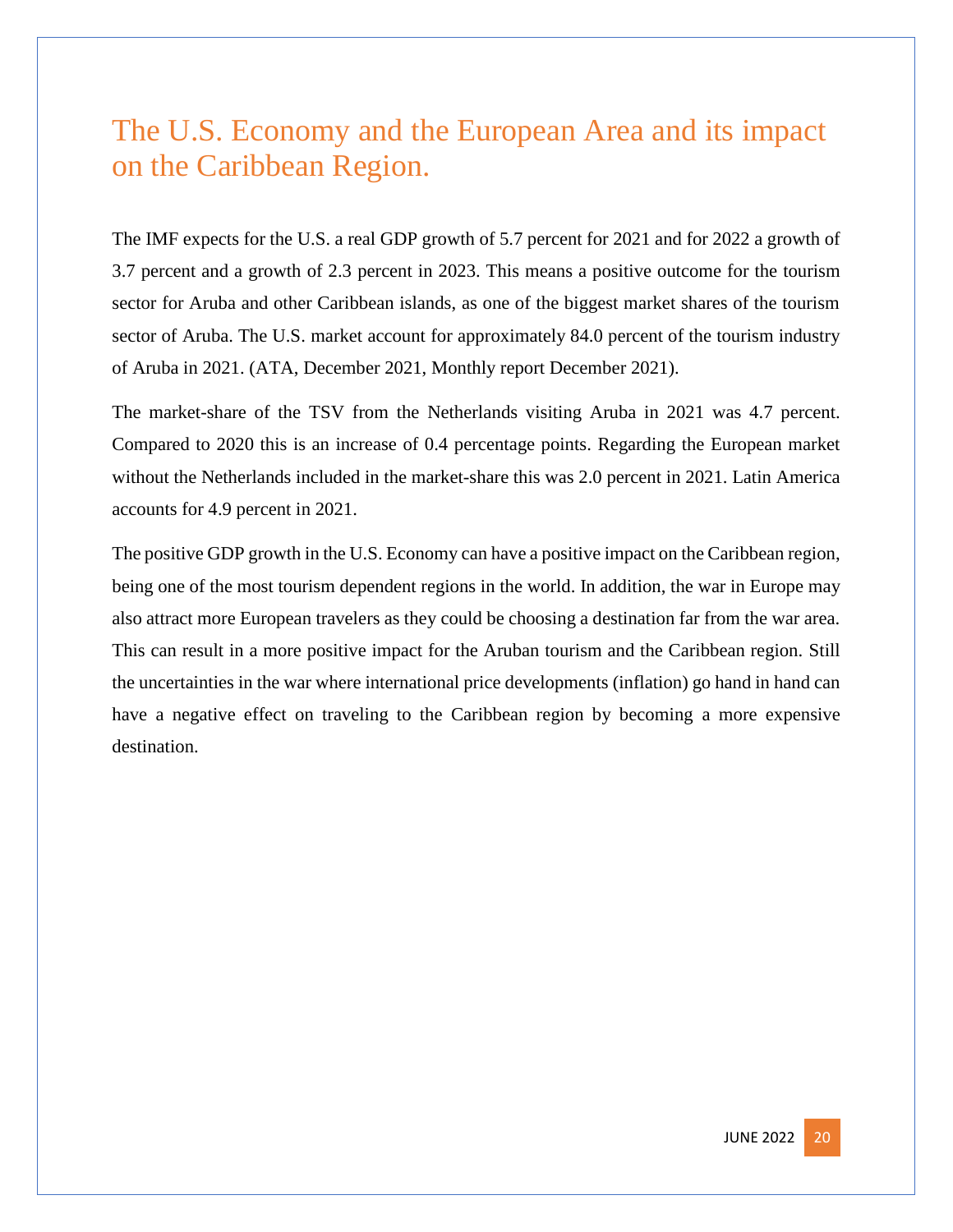### <span id="page-21-0"></span>Annexes

### <span id="page-21-1"></span>Annex A: CARTAC and the MARUBA Model

DEACI structurally monitors the economy and advises the Minister of Economic Affairs, Communications, Sustainable Development on current and future economic developments. For analyzing purposes, the DEACI uses a macro- economic model tool, the MARUBA model. This MARUBA Model is based on the National Accounts and reflects the functioning of the Aruban economy, and is used to forecast the macro economic developments of Aruba.

In March and April 2021 an additional Technical Assistance mission (after two Technical Assistance missions in 2020) was held by **The Caribbean Regional Technical Assistance Centre (CARTAC). CARTAC** is one of ten IMF Regional Technical Assistance Centers (RTACs) located around the world in the Pacific, the Caribbean, in Africa, the Middle East, India and Central America. These Centers were created to help countries strengthen human and institutional capacity to design and implement sound macroeconomic policies that promote growth and reduce poverty.

The objective of CARTAC 's mission with Aruba was to analyze and review the medium-term projections of the MARUBA model before proceeding to publish these projections. During this mission, proposed recommendations for improvement of the medium-term projection of the model were implemented.

Until now the DEACI has only produced the nominal GDP growth and the nominal GDP amounts. Following the war in Ukraine, food shortage, higher energy costs and disruptions in the supply chain worldwide the prices has increased worldwide drastically. Because of these developments, in our next Economic Outlook planned in October 2022 the real GDP figures and its components will be included and published.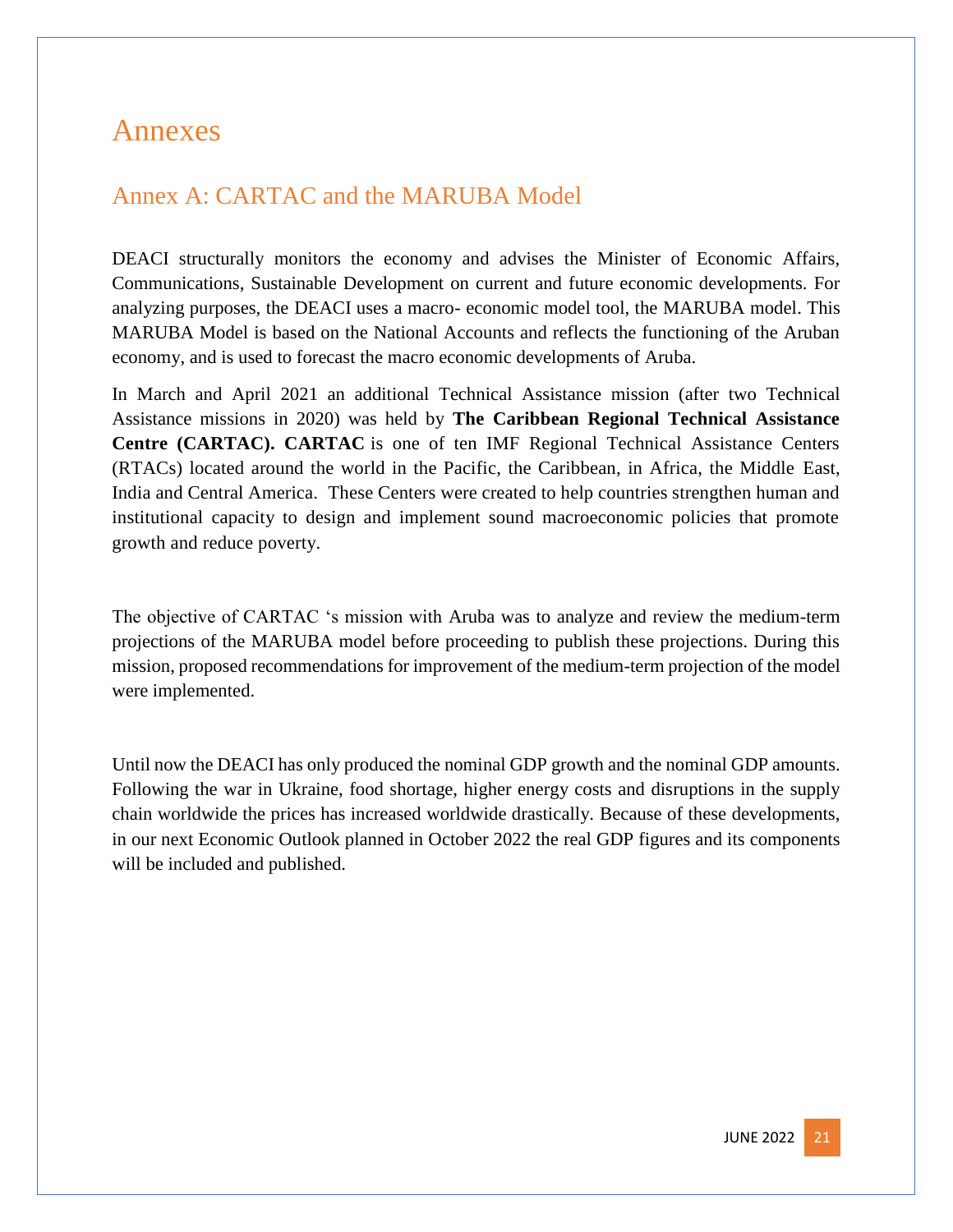# <span id="page-22-0"></span>Annex B: Economic Outlook 2021-2023

|                                        | <b>Economic Outlook October 2021</b> |                        |      | Economic Outlook June 2022. Baseline: Including<br>price increase of water and electricity in 2023 |                                                               |      |
|----------------------------------------|--------------------------------------|------------------------|------|----------------------------------------------------------------------------------------------------|---------------------------------------------------------------|------|
| Nominal (in %)                         | Estimate 2021                        | <b>Projection 2022</b> |      |                                                                                                    | Projection 2023 Estimate 2021 Projection 2022 Projection 2023 |      |
| Inflation (%)                          | 0.6                                  | 1.5                    | 1.6  | 0.7                                                                                                | 4.3                                                           | 5.5  |
| GDP at market prices (In M. Afls)      | 5234                                 | 5650                   | 5897 | 5426                                                                                               | 5904                                                          | 6101 |
| GDP at market prices (%)               | 13.6                                 | 7.9                    | 4.4  | 17.0                                                                                               | 8.8                                                           | 3.3  |
| Private consumption<br>(% )            | 3.1                                  | 4.3                    | 1.9  | 4.9                                                                                                | 1.6                                                           | 1.4  |
| Public consumption (%)                 | $-3.9$                               | $-1.0$                 | 0.8  | $-5.3$                                                                                             | 3.2                                                           | 2.0  |
| Total consumption (%)                  | 0.8                                  | 2.6                    | 1.5  | 1.5                                                                                                | 2.1                                                           | 1.6  |
| Private investments (%)                | $-8.7$                               | 32.0                   | 18.0 | 7.7                                                                                                | 30.1                                                          | 3.3  |
| Public investments (%)                 | $-39.5$                              | $-4.8$                 | 0.0  | $-55.0$                                                                                            | 28.2                                                          | 0.0  |
| Total investments (%)                  | $-9.9$                               | 31.0                   | 17.6 | 5.2                                                                                                | 30.1                                                          | 3.3  |
| <b>Export Goods and Services (%)</b>   | 49.6                                 | 19.1                   | 5.5  | 52.1                                                                                               | 27.7                                                          | 4.8  |
| Export (tourism) (%)                   | 64.1                                 | 21.2                   | 6.0  | 65.1                                                                                               | 31.3                                                          | 4.4  |
| Import Goods and Services (%)          | 17.9                                 | 18.1                   | 5.8  | 20.2                                                                                               | 25.6                                                          | 3.2  |
|                                        |                                      |                        |      |                                                                                                    |                                                               |      |
| <b>Tourism</b>                         |                                      |                        |      |                                                                                                    |                                                               |      |
| <b>Total Stayover Visitors</b>         |                                      |                        |      |                                                                                                    |                                                               |      |
| (number *1000)                         | 828                                  | 1063                   | 1119 | 807                                                                                                | 1063                                                          | 1119 |
| <b>Total Cruise Passengers</b>         |                                      |                        |      |                                                                                                    |                                                               |      |
| (number *1000)                         | 102                                  | 637                    | 665  | 136                                                                                                | 521                                                           | 748  |
| <b>Export from Tourism(In M. Afls)</b> | 3126                                 | 3788                   | 4015 | 3186                                                                                               | 4185                                                          | 4368 |

Table 2: Economic Outlook October 2021 compared to the Economic Outlook 2021-2023 June 2022.

*Table created by DEACI using the MARUBA Model, June 2022.*

- .